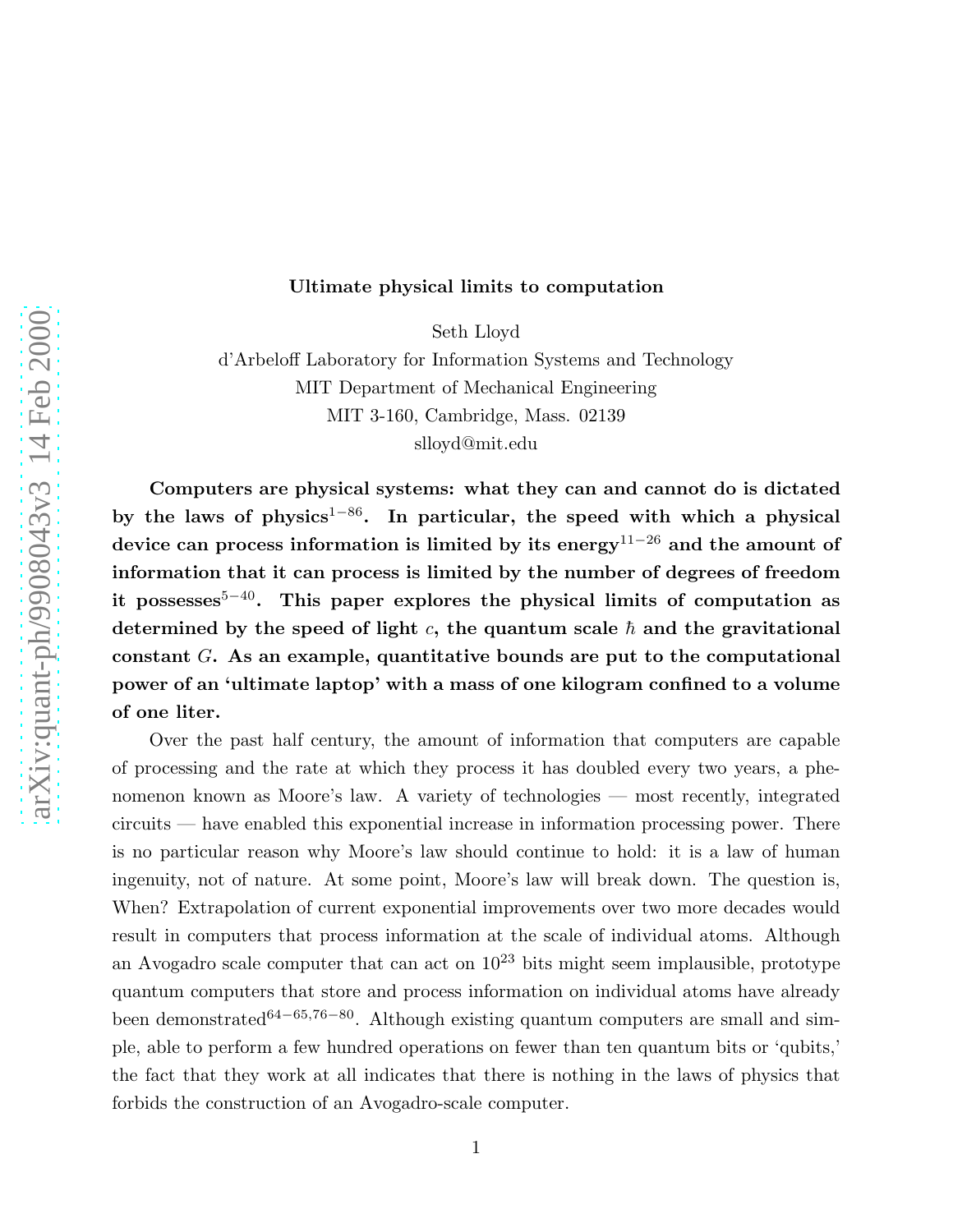The purpose of this article is to determine just what limits the laws of physics place on the power of computers. At first, this might seem a futile task: since we don't know the technologies by which computers one thousand, one hundred, or even ten years in the future will be constructed, how can we determine the physical limits of those technologies? In fact, as will now be shown, a great deal can be determined concerning the ultimate physical limits of computation simply from knowledge of the speed of light,  $c = 2.9979 \times 10^8$ meters per second, Planck's reduced constant,  $\hbar = 1.0545 \times 10^{-34}$  joule seconds, and the gravitational constant,  $G = 6.673 \times 10^{-11}$  meters cubed per kilogram second squared. Boltzmann's constant,  $k_B = 1.3805 \times 10^{-23}$  joules per degree Kelvin, will also play a key role in translating between computational quantitites such as memory space and operations per bit per second, and thermodynamic quantitites such as entropy and temperature. This article reviews previous work on how physics limits the speed and memory of computers and presents new results: the derivation of the ultimate speed limit to computation, the trade-offs between memory and speed, and the analysis of the behavior of computers at physical extremes of high temperatures and densities are novel except as noted.

Before presenting methods for calculating these limits, it is important to note that there is no guarantee that these limits will ever be attained, no matter how ingenious computer designers become. Some extreme cases such as the black-hole computer described below are likely to prove extremely difficult or impossible to realize. Human ingenuity has proved great in the past, however, and before writing off physical limits as unattainable, one should realize that certain of these limits have already been attained within a circumscribed context in the construction of working quantum computers. The discussion below will note obstacles that must be sidestepped or overcome before various limits can be attained.

## 1. Energy limits speed of computation

To explore the physical limits of computation, let us calculate the ultimate computational capacity of a computer with a mass of one kilogram occupying a volume of one liter, roughly the size of a conventional laptop. Such a computer, operating at the limits of speed and memory space allowed by physics, will be called the 'ultimate laptop.'

First, ask what limits the laws of physics place on the speed of such a device. As will now be shown, to perform an elementary logical operation in time  $\Delta t$  requires an average amount of energy  $E \geq \pi \hbar/2\Delta t$ . As a consequence, a system with average energy E can perform a maximum of  $2E/\pi\hbar$  logical operations per second. A one kilogram computer has average energy  $E = mc^2 = 8.9874 \times 10^{16}$  joules. Accordingly, the ultimate laptop can perform a maximimum of  $5.4258 \times 10^{50}$  operations per second.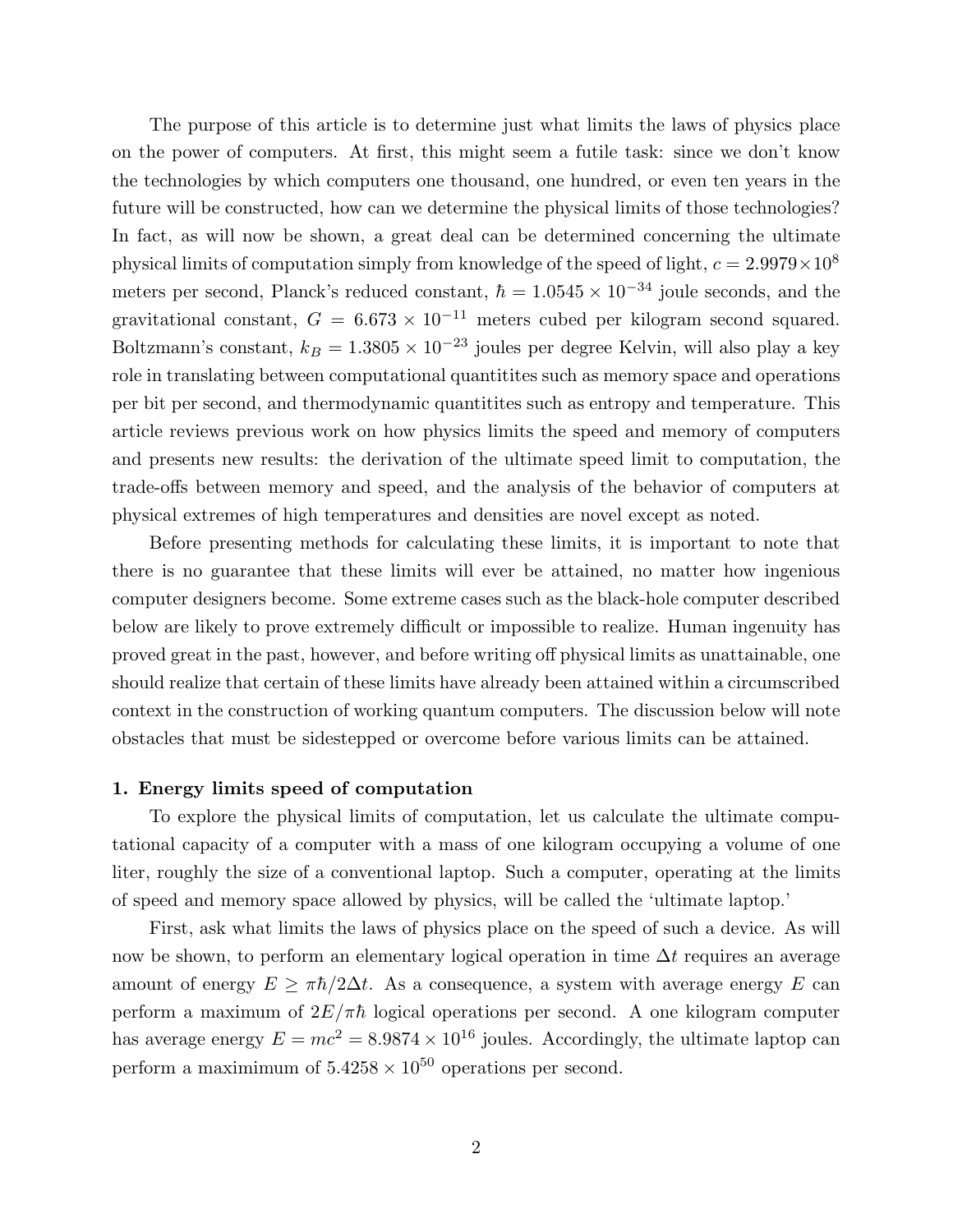## 1.1 Maximum speed per logical operation

For the sake of convenience, the ultimate laptop will be taken to be a digital computer. Computers that operate on non-binary or continuous variables obey similar limits to those that will be derived here. A digital computer performs computation by representing information in the terms of binary digits or bits, which can take the value 0 or 1, and then processes that information by performing simple logical operations such as AND, NOT and  $FANOUT$ . The actual physical device that performs a logical operation is called a logic gate. The operation,  $AND$ , for instance, takes two binary inputs X and Y and returns the output 1 if and only if both  $X$  and  $Y$  are 1; otherwise it returns the output 0. Similarly, NOT takes a single binary input X and returns the output 1 if  $X = 0$  and 0 if  $X = 1$ . FANOUT takes a single binary input X and returns two binary outputs, each equal to X. Any boolean function can be constructed by repeated application of AND, NOT and FANOUT. A set of operations that allows the construction of arbitrary boolean functions is called universal. The actual physical device that performs a logical operation is called a logic gate.

How fast can a digital computer perform a logical operation? During such an operation, the bits in the computer on which the operation is performed go from one state to another. The problem of how much energy is required for information processing was first investigated in the context of communications theory by Levitin<sup>11–16</sup>, Bremermann<sup>17–19</sup>, Beckenstein<sup>20−22</sup> and others, who showed that the laws of quantum mechanics determine the maximum rate at which a system with spread in energy  $\Delta E$  can move from one distinguishable state to another. In particular, the correct interpretation of the time-energy Heisenberg uncertainty principle  $\Delta E \Delta t \geq \hbar$  is not that it takes time  $\Delta t$  to measure energy to an accuracy  $\Delta E$  (a fallacy that was put to rest by Aharonov and Bohm<sup>23–24</sup>) but rather that that a quantum state with spread in energy  $\Delta E$  takes time at least  $\Delta t = \pi \hbar/2\Delta E$  to evolve to an orthogonal (and hence distinguishable) state<sup>23−26</sup>. More recently, Margolus and Levitin<sup>15−16</sup> extended this result to show that a quantum system with average energy E takes time at least  $\Delta t = \pi \hbar/2E$  to evolve to an orthogonal state.

### 1.2 Performing quantum logic operations

As an example, consider the operation NOT performed on a quantum bit or 'qubit' with logical states  $|0\rangle$  and  $|1\rangle$ . (For readers unfamiliar with quantum mechanics, the 'bracket' notation  $|\rangle$  signifies that whatever is contained in the bracket is a quantummechanical variable;  $|0\rangle$  and  $|1\rangle$  are vectors in a two-dimensional vector space over the complex numbers.) To flip the qubit, one can apply a potential  $H = E_0|E_0\rangle\langle E_0| + E_1|E_1\rangle\langle E_1|$ with energy eigenstates  $|E_0\rangle = (1/\sqrt{2})(|0\rangle + |1\rangle)$  and  $|E_1\rangle = (1/\sqrt{2})(|0\rangle - |1\rangle)$ . Since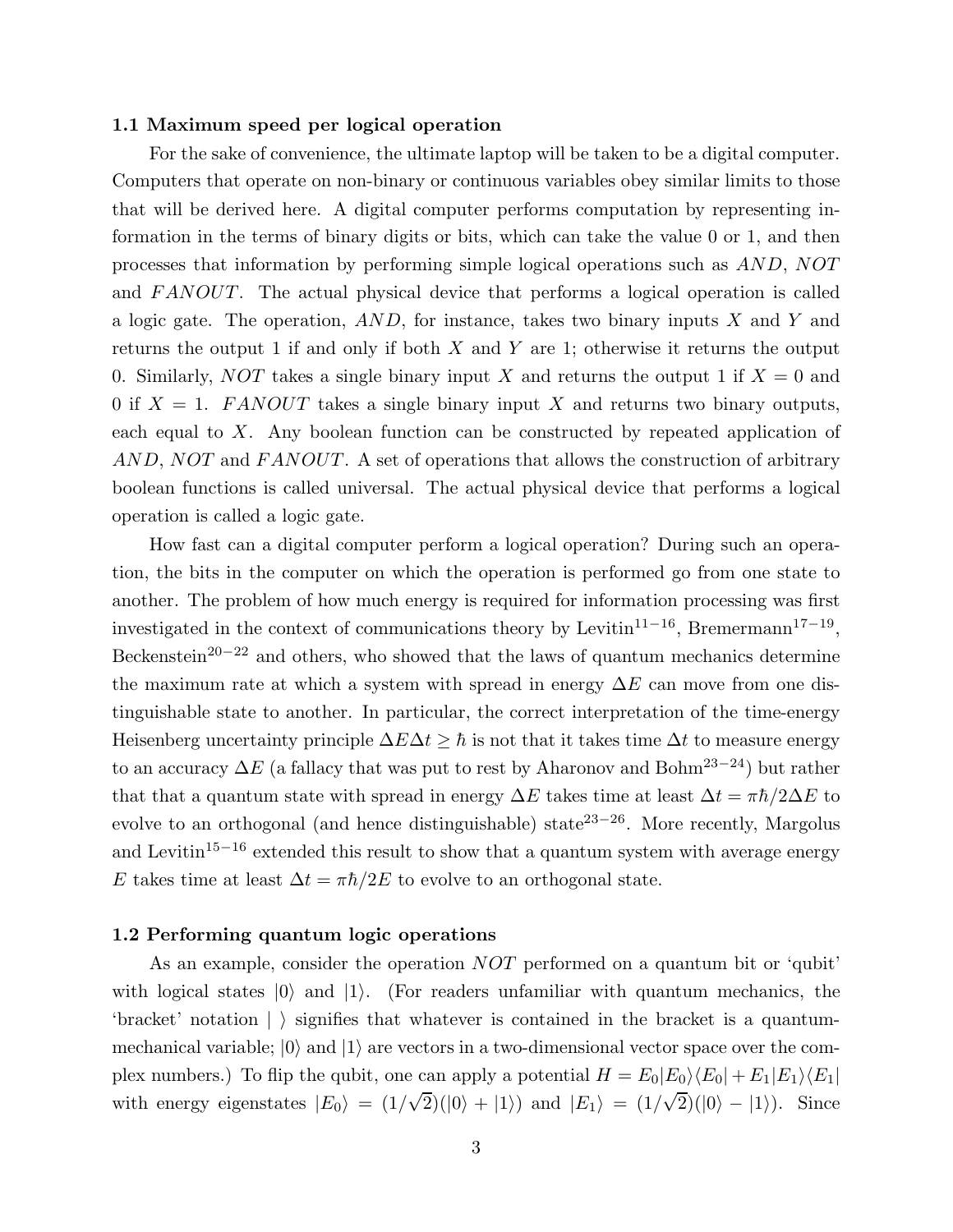$|0\rangle = (1/\sqrt{2})(|E_0\rangle + |E_1\rangle)$  and  $|1\rangle = (1/\sqrt{2})(|E_0\rangle - |E_1\rangle)$ , each logical state  $|0\rangle$ ,  $|1\rangle$  has spread in energy  $\Delta E = (E_1 - E_0)/2$ . It is easy to verify that after a length of time  $\Delta t = \pi \hbar/2\Delta E$  the qubit evolves so that  $|0\rangle \rightarrow |1\rangle$  and  $|1\rangle \rightarrow |0\rangle$ . That is, applying the potential effects a NOT operation in a time that attains the limit given by quantum mechanics. Note that the average energy  $E$  of the qubit in course of the logical operation is  $\langle 0|H|0\rangle = \langle 1|H|1\rangle = (E_0 + E_1)/2 = E_0 + \Delta E$ . Taking the ground-state energy  $E_0 = 0$ gives  $E = \Delta E$ . So the amount of time it takes to perform a *NOT* can also be written  $\Delta t = \pi \hbar/2E$ . It is straightforward to show<sup>15–16</sup> that no quantum system with average energy E can move to an orthogonal state in a time less than  $\Delta t$ . That is, the speed with which a logical operation can be performed is limited not only by the spread in energy, but by the average energy. This result will prove to be a key component in deriving the speed limit for the ultimate laptop.

AND and FANOUT can be enacted in a way that is analogous to the NOT operation. A simple way to perform these operations in a quantum-mechanical context is to enact a so-called Toffoli or Controlled-Controlled- $NOT$  operation<sup>31</sup>. This operation takes three binary inputs, X, Y, and Z and returns three outputs,  $X'$ , Y', and Z'. The first two inputs pass through unchanged:  $X' = X$ ,  $Y' = Y$ . The third input passes through unchanged unless both  $X$  and  $Y$  are 1, in which case it is flipped. This is universal in the sense that suitable choices of inputs allows the construction of  $AND$ ,  $NOT$ , and  $FANOUT$ . When the third input is set to zero,  $Z = 0$ , then the third output is the AND of the first two:  $Z' = X \, AND \, Y$ . So  $AND \,$  can be constructed. When the first two inputs are 1,  $X = Y = 1$ , the third output is the *NOT* of the third input,  $Z' = NOT Z$ . Finally, when the second input is set to 1,  $Y = 1$ , and the third to zero,  $Z = 0$ , the first and third output are the FANOUT of the first input,  $X' = X$ ,  $Z' = X$ . So arbitrary boolean functions can be constructed from the Toffoli operation alone.

By embedding a Controlled-Controlled- $NOT$  gate in a quantum context, it is straightforward to see that AND and FANOUT, like NOT, can be performed at a rate  $2E/\pi\hbar$ times per second, where  $E$  is the average energy of the logic gate that performs the operation. More complicated logic operations that cycle through a larger number of quantum states (such as those on non-binary or continuous quantum variables) can be performed at a rate  $E/\pi\hbar$  — half as fast as the simpler operations<sup>15−16</sup>. Existing quantum logic gates in optical-atomic and NMR quantum computers actually attain this limit. In the case of NOT, E is the average energy of interaction of the qubit's dipole moment (electric dipole for optic-atomic qubits and nuclear magnetic dipole for NMR qubits) with the applied electromagnetic field. In the case of multi-qubit operations such as the Toffoli or simpler two bit Controlled-NOT operation, which flips the second bit if and only if the first bit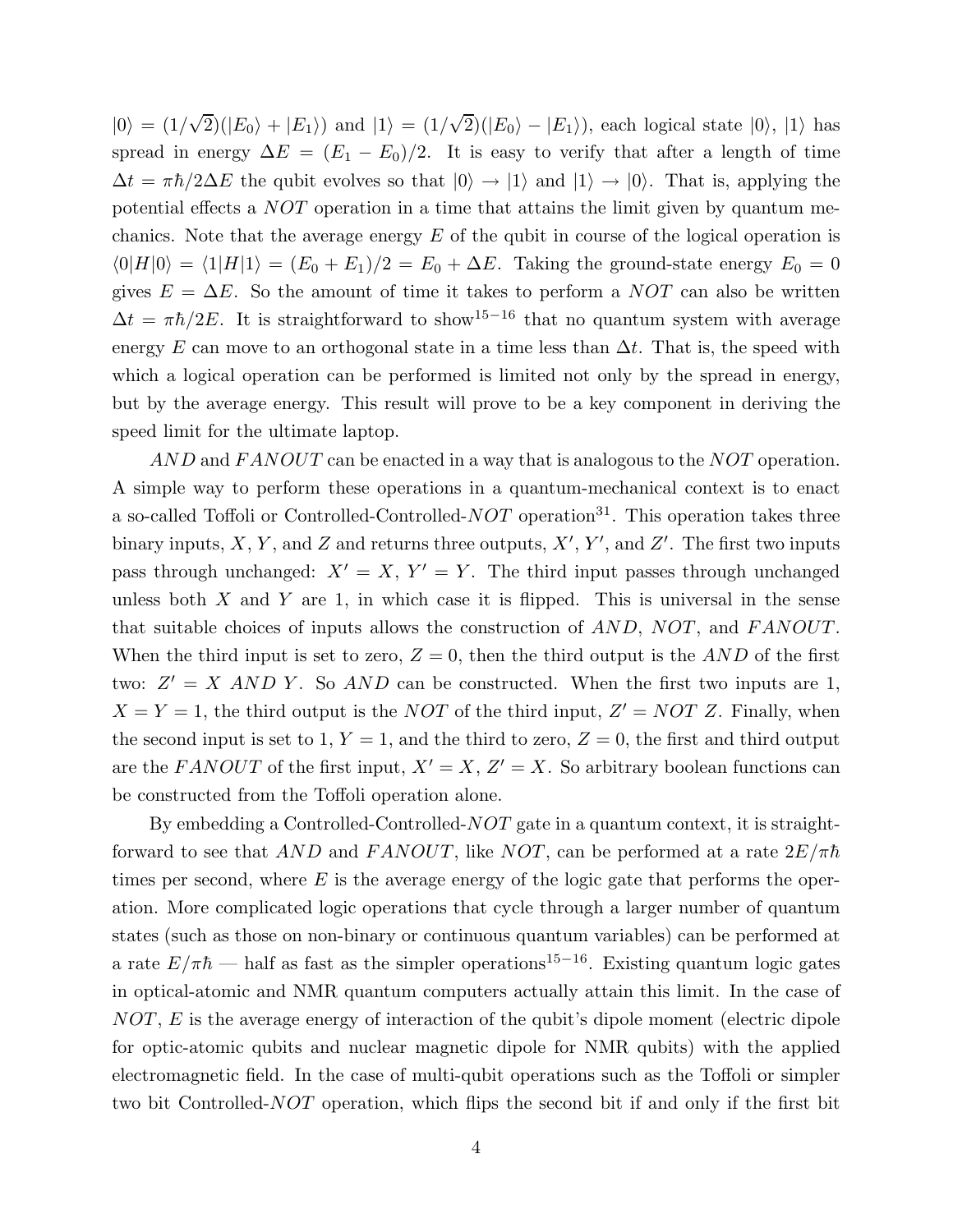is 1,  $E$  is the average energy in the interaction between the physical systems that register the qubits.

## 1.3 Ultimate limits to speed of computation

We are now in a position to derive our first physical limit to computation: energy limits speed. Suppose that one has a certain amount of energy  $E$  to allocate to the logic gates of a computer. The more energy one allocates to a gate, the faster it can perform a logic operation. The total number of logic operations performed per second is equal to the sum over all logic gates of the operations per second per gate. That is, a computer can perform no more than

$$
\sum_{\ell} 1/\Delta t_{\ell} \le \sum_{\ell} 2E_{\ell}/\pi \hbar = 2E/\pi \hbar \tag{1}
$$

operations per second. In other words, the rate at which a computer can compute is limited by its energy. (Similar limits have been proposed by Bremmerman in the context of the minimum energy required to communicate a  $bit^{17-19}$ . These limits have been criticized, however, for misinterpreting the energy-time uncertainty relation<sup>21</sup>, and for failing to take into account the role of degeneracy of energy eigenvalues<sup>13–14</sup> and the role of nonlinearity in communications<sup>7</sup>−<sup>9</sup> .) Applying this result to a one kilogram computer with energy  $E = mc^2 = 8.9874 \times 10^{16}$  joules show that our ultimate laptop can perform a maximum of  $5.4258 \times 10^{50}$  operations per second.

### 1.4 Parallel and serial operation

An interesting feature of this limit is that it is independent of computer architecture. One might have thought that a computer could be sped up by parallelization, i.e., by taking the energy and dividing it up amongst a large number of subsystems computing in parallel. This is not the case: if one spreads the energy  $E$  amongst  $N$  logic gates, each one operates at a rate  $2E/\pi\hbar N$ . The total number of operations per second,  $N2E/\pi\hbar N = 2E/\pi\hbar$ , remains the same. If the energy is allocated to fewer logic gates (more serial operation), the rate  $1/\Delta t_{\ell}$  at which they operate and the spread in energy per gate  $\Delta E_{\ell}$  go up. If the energy is allocated to more logic gates (more parallel operation) then the rate at which they operate and the spread in energy per gate go down. Note that in this parallel case, the overall spread in energy of the computer as a whole is considerably smaller than the average energy: in general  $\Delta E = \sqrt{\sum_{\ell} \Delta E_{\ell}^2} \approx$  $\sqrt{N}\Delta E_{\ell}$  while  $E = \sum E_{\ell} \approx NE_{\ell}$ . Parallelization can help perform certain computations more efficiently, but it does not alter the total number of operations per second. As will be seen below, the degree of parallelizability of the computation to be performed determines the most efficient distribution of energy among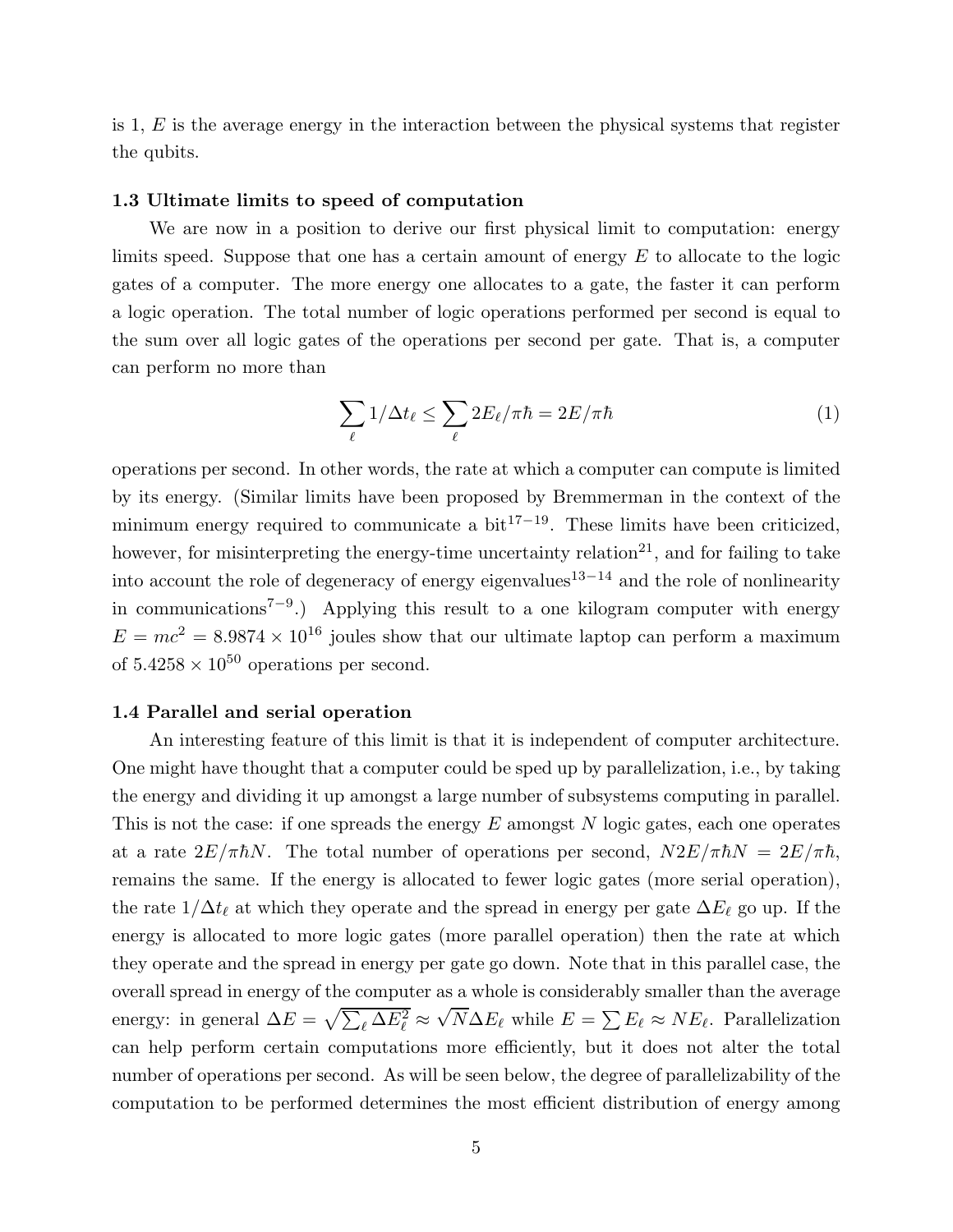the parts of the computer. Computers in which energy is relatively evenly distributed over a larger volume are better suited for performing parallel computations. More compact computers and computers with an uneven distribution of energy are better for performing serial computations.

# 1.5 Comparison with existing computers

Conventional laptops operate much more slowly than the ultimate laptop. There are two reasons for this inefficiency. First, most of the energy is locked up in the mass of the particles of which the computer is constructed, leaving only an infinitesimal fraction for performing logic. Second, a conventional computer employs many degrees of freedom (billions and billions of electrons) for registering a single bit. From the physical perspective, such a computer operates in a highly redundant fashion. There are good technological reasons for such redundancy: conventional designs rely on redundancy for reliability and manufacturability. In the present discussion, however, the subject is not what computers are but what they might be. The laws of physics do not require redundancy to perform logical operations: recently constructed quantum microcomputers use one quantum degree of freedom for each bit and operate at the Heisenberg limit  $\Delta t = \pi \hbar/2\Delta E$  for the time needed to flip a bit<sup>64–65,76–80</sup>. Redundancy is required for error correction, however, as will be discussed below.

In sum, quantum mechanics provides a simple answer to the question of how fast information can be processed using a given amount of energy. Now it will be shown that thermodynamics and statistical mechanics provide a fundamental limit to how many bits of information can be processed using a given amount of energy confined to a given volume. Available energy necessarily limits the rate at which computer can process information. Similarly, the maximum entropy of a physical system determines the amount of information it can process. Energy limits speed. Entropy limits memory.

### 2. Entropy limits memory space

The amount of information that a physical system can store and process is related to the number of distinct physical states accessible to the system. A collection of  $m$  two-state systems has  $2^m$  accessible states and can register m bits of information. In general, a system with N accessible states can register  $\log_2 N$  bits of information. But it has been known for more than a century that the number of accessible states of a physical system, W, is related to its thermodynamic entropy by the formula:  $S = k_B \ln W$ , where  $k_B$  is Boltzmann's constant. (Although this formula is inscribed on Boltzmann's tomb, it is originally due to Planck: before the turn of the century,  $k_B$  was often known as Planck's constant.)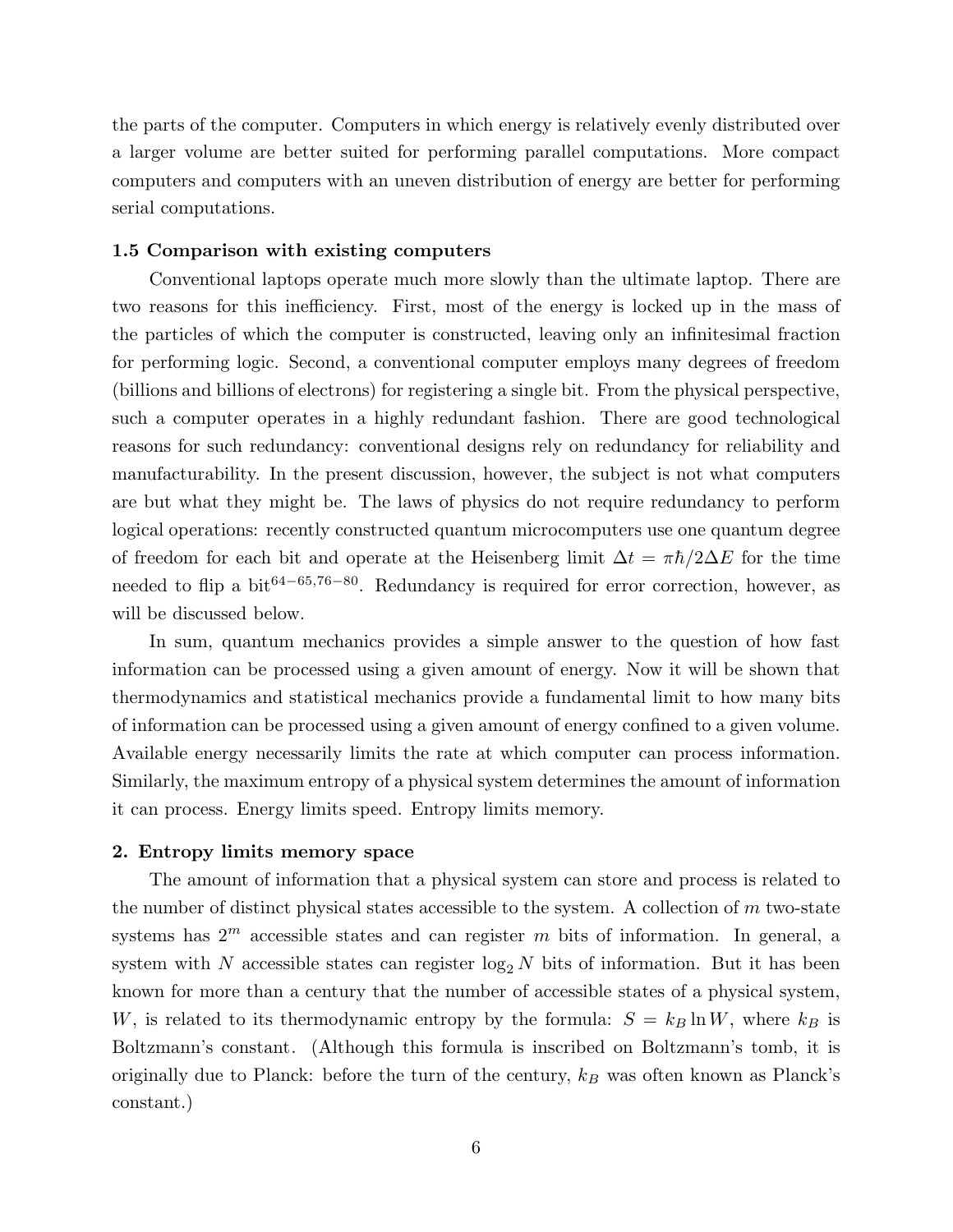The amount of information that can be registered by a physical system is  $I =$  $S(E)/k_B \ln 2$ , where  $S(E)$  is the thermodynamic entropy of a system with expectation value for the energy E. Combining this formula with the formula  $2E/\pi\hbar$  for the number of logical operations that can be performed per second, we see that when it is using all its memory, the number of operations per bit per second that our ultimate laptop can perform is  $k_B 2 \ln 2E/\pi \hbar S \propto k_B T/\hbar$ , where  $T = (\partial S/\partial E)^{-1}$  is the temperature of a kilogram of matter in a maximum entropy in a liter volume. The entropy governs the amount of information the system can register and the temperature governs the number of operations per bit per second it can perform.

Since thermodynamic entropy effectively counts the number of bits available to a physical system, the following derivation of the memory space available to the ultimate laptop is based on a thermodynamic treatment of a kilogram of matter confined to a liter volume, in a maximum entropy state. Throughout this derivation, it is important to keep in mind that although the memory space available to the computer is given by the entropy of its thermal equilibrium state, the *actual* state of the ultimate laptop as it performs a computation is completely determined, so that its entropy remains always equal to zero. As above, we assume that we have complete control over the actual state of the ultimate laptop, and are able to guide it through its logical steps while insulating it from all uncontrolled degrees of freedom. As the following discussion will make clear, such complete control will be difficult to attain.

### 2.1 Entropy, energy, and temperature

In order to calculate the number of operations per second that could be performed by our ultimate laptop, we assumed that the expectation value of the energy was E. Accordingly, the total number of bits of memory space available to the computer is  $S(E, V)/k_B \ln 2$ , where  $S(E, V)$  is the thermodynamic entropy of a system with expectation value of the energy  $E$  confined to volume  $V$ . The entropy of a closed system is normally given by the so-called microcanonical ensemble, which fixes both the average energy *and* the spread in energy  $\Delta E$ , and assigns equal probability to all states of the system within a range  $[E, E + \Delta E]$ . In the case of the ultimate laptop, however, we wish to fix only the average energy, while letting the spread in energy vary according to whether the computer is to be more serial (fewer, faster gates, larger spread in energy) or parallel (more, slower gates, smaller spread in energy). Accordingly, the ensemble that should be used to calculate the thermodynamic entropy and the memory space available is the canonical ensemble, which maximizes S for fixed average energy with no constraint on the spread in energy  $\Delta E$ . The canonical ensemble tells how many bits of memory are available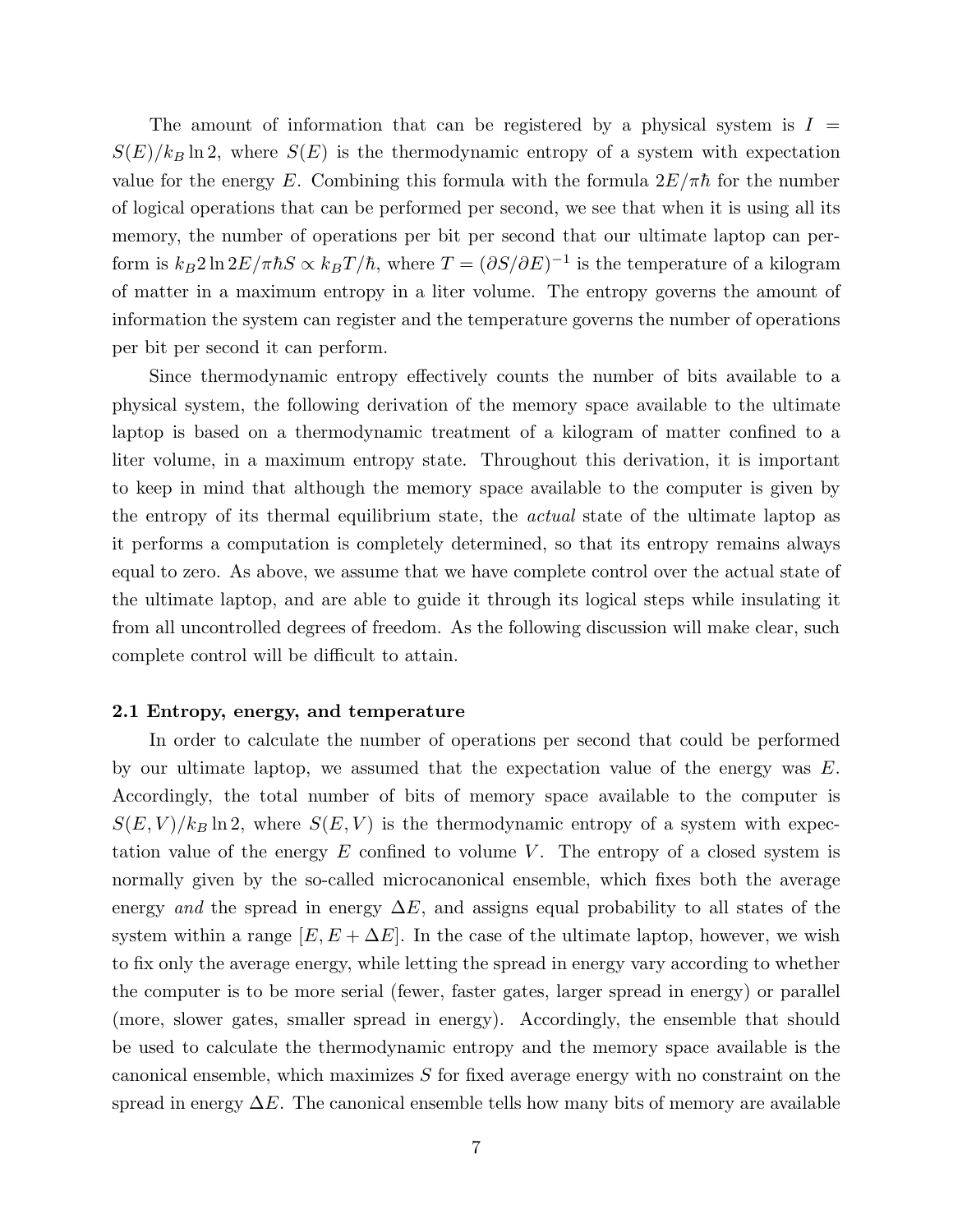for all possible ways of programming the computer while keeping its average energy equal to  $E$ . In any given computation with average energy  $E$  the ultimate laptop will be in a pure state with some fixed spread of energy, and will explore only a small fraction of its memory space.

In the canonical ensemble a state with energy  $E_i$  has probability  $p_i = (1/Z(T))e^{-E_i/k_B T}$ where  $Z(T) = \sum_i e^{-E_i/k_B T}$  is the partition function, and the temperature T is chosen so that  $E = \sum_i p_i E_i$ . The entropy is  $S = -k_B \sum_i p_i \ln p_i = E/T + k_B \ln Z$ . The number of bits of memory space available to the computer is  $S/k_B \ln 2$ . The difference between the entropy as calculated using the canonical ensemble and that calculated using the microcanonical ensemble is minimal. There is some subtlety involved in using the canonical ensemble rather than the more traditional microcanonical ensemble, however. The canonical ensemble is normally used for open systems that interact with a thermal bath at temperature T. In the case of the ultimate laptop, however, it is applied to a *closed* system to find the maximum entropy given a fixed expectation value for the energy. As a result, the temperature  $T = (\partial S/\partial E)^{-1}$  plays a somewhat different role in the context of physical limits of computation than it does in the case of an ordinary thermodynamic system interacting with a thermal bath. Integrating the relationship  $T = (\partial S/\partial E)^{-1}$  over E yields  $T = CE/S$ , where C is a constant of order unity (e.g.,  $C = 4/3$  for black-body radiation,  $C = 3/2$  for an ideal gas, and  $C = 1/2$  for a black hole). Accordingly, the temperature governs the number of operations per bit per second,  $k_B \ln 2E/\hbar S \approx k_B T/\hbar$ , that a system can perform. As will become clear, the relationship between temperature and operations per bit per second is useful in investigating computation under extreme physical conditions.

(Box: The role of thermodynamics in computation. The fact that entropy and information are intimately linked has been known since Maxwell introduced his famous 'demon' well over a century ago<sup>1</sup>. Maxwell's demon is an hypothetical being that uses its information-processing ability to reduce the entropy of a gas. The first results in physics of information processing were derived in attempts to understand how Maxwell's demon could function<sup>1-4</sup>. The role of thermodynamics in computation has been repeatedly examined over the last half century. In the  $1950$ 's, von Neumann<sup>10</sup> speculated that each logical operation performed in a computer at temperature T must dissipate energy  $k_BT \ln 2$ , thereby increasing entropy by  $k_B \ln 2$ . This speculation proved to be false. The precise, correct statement of the role of entropy in computation was due to Landauer<sup>5</sup>, who showed that reversible, i.e. one-to-one, logical operations such as NOT can be performed without dissipation in principle, but that irreversible, many-to-one operations such as AND or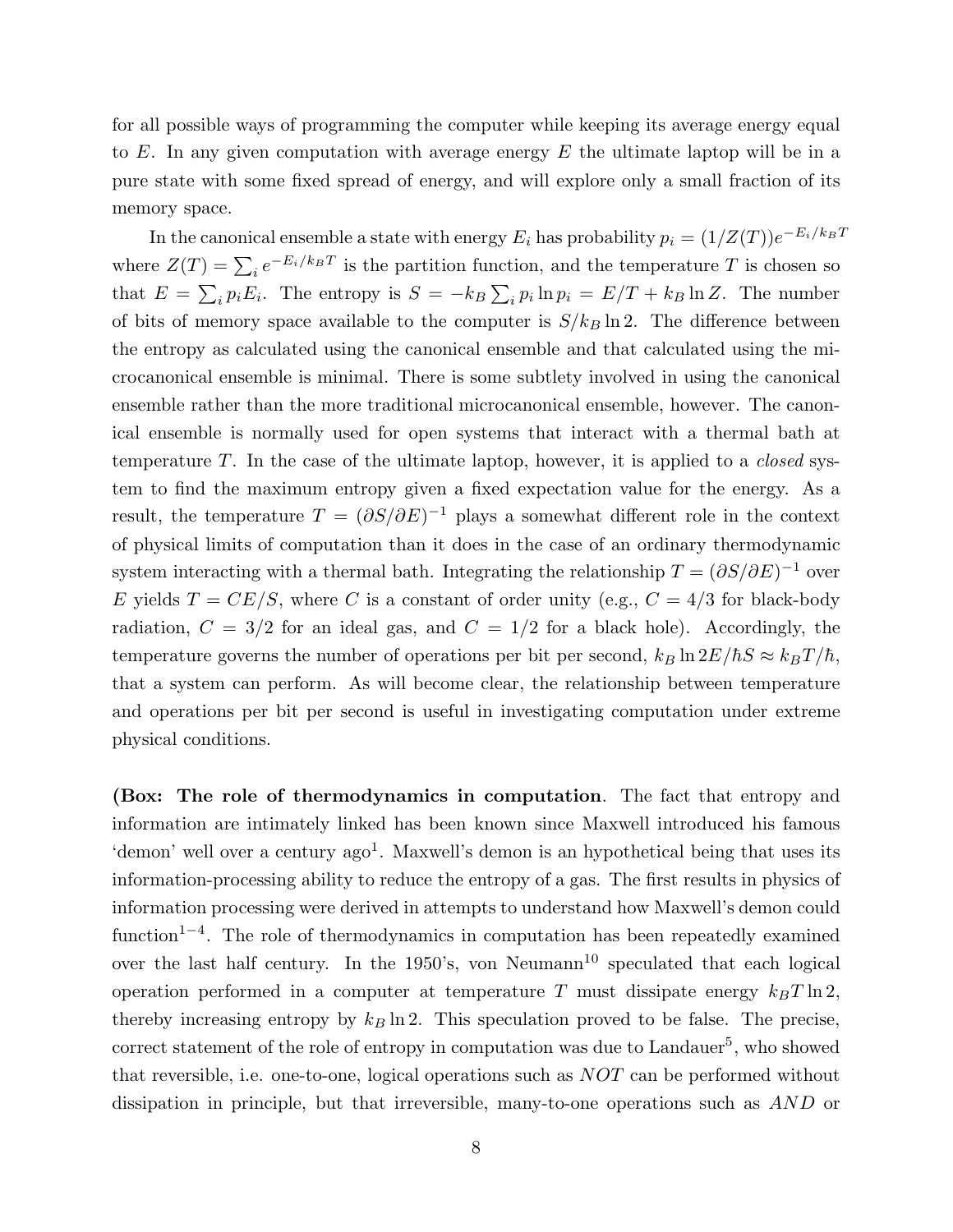ERASE require dissipation at least  $k_B \ln 2$  for each bit of information lost. (ERASE is a one-bit logical operation that takes a bit, 0 or 1, and restores it to 0.) The argument behind Landauer's principle can be readily understood<sup>37</sup>. Essentially, the one-to-one dynamics of Hamiltonian systems implies that when a bit is erased the information that it contains has to go somewhere. If the information goes into observable degrees of freedom of the computer, such as another bit, then it has not been erased but merely moved; but if it goes into unobservable degrees of freedom such as the microscopic motion of molecules it results in an increase of entropy of at least  $k_B \ln 2$ .

In 1973, Bennett<sup>28−30</sup> showed that all computations could be performed using reversible logical operations only. Consequently, by Landauer's principle, computation does not require dissipation. (Earlier work by Lecerf<sup>27</sup> had anticipated the possibility of reversible computation, but not its physical implications. Reversible computation was discovered independently by Fredkin and Toffoli<sup>31</sup>.) The energy used to perform a logical operation can be 'borrowed' from a store of free energy such as a battery, 'invested' in the logic gate that performs the operation, and returned to storage after the operation has been performed, with a net 'profit' in the form of processed information. Electronic circuits based on reversible logic have been built and exhibit considerable reductions in dissipation over conventional reversible circuits<sup>33–35</sup>.

Under many circumstances it may prove useful to perform irreversible operations such as erasure. If our computer is subject to an error rate of  $\epsilon$  bits per second, for example, then error-correcting codes can be used to detect those errors and reject them to the environment at a dissipative cost of  $\epsilon k_B T_E \ln 2$  joules per second, where  $T_E$  is the temperature of the environment. ( $k_BT \ln 2$  is the minimal amount of energy required to send a bit down an information channel with noise temperature  $T^{(14)}$ . Such error-correcting routines in our ultimate computer function as working analogs of Maxwell's demon, getting information and using it to reduce entropy at an exchange rate of  $k_BT \ln 2$  joules per bit. In principle, computation does not require dissipation. In practice, however, any computer – even our ultimate laptop – will dissipate energy.

The ultimate laptop must reject errors to the environment at a high rate to maintain reliable operation. To estimate the rate at which it can reject errors to the environment, assume that the computer encodes erroneous bits in the form of black-body radiation at the characteristic temperature  $5.87 \times 10^8$  K of the computer's memory.<sup>21</sup> The Stefan-Boltzmann law for black-body radiation then implies that the number of bits per unit area than can be sent out to the environment is  $B = \pi^2 k_B^3 T^3 / 60 \ln 2 \hbar^3 c^2 = 7.195 \times 10^{42}$  bits per meter<sup>2</sup> per second. Since the ultimate laptop has a surface area of  $10^{-2}$  square meters and is performing  $\approx 10^{50}$  operations per second, it must have an error rate of less than  $10^{-10}$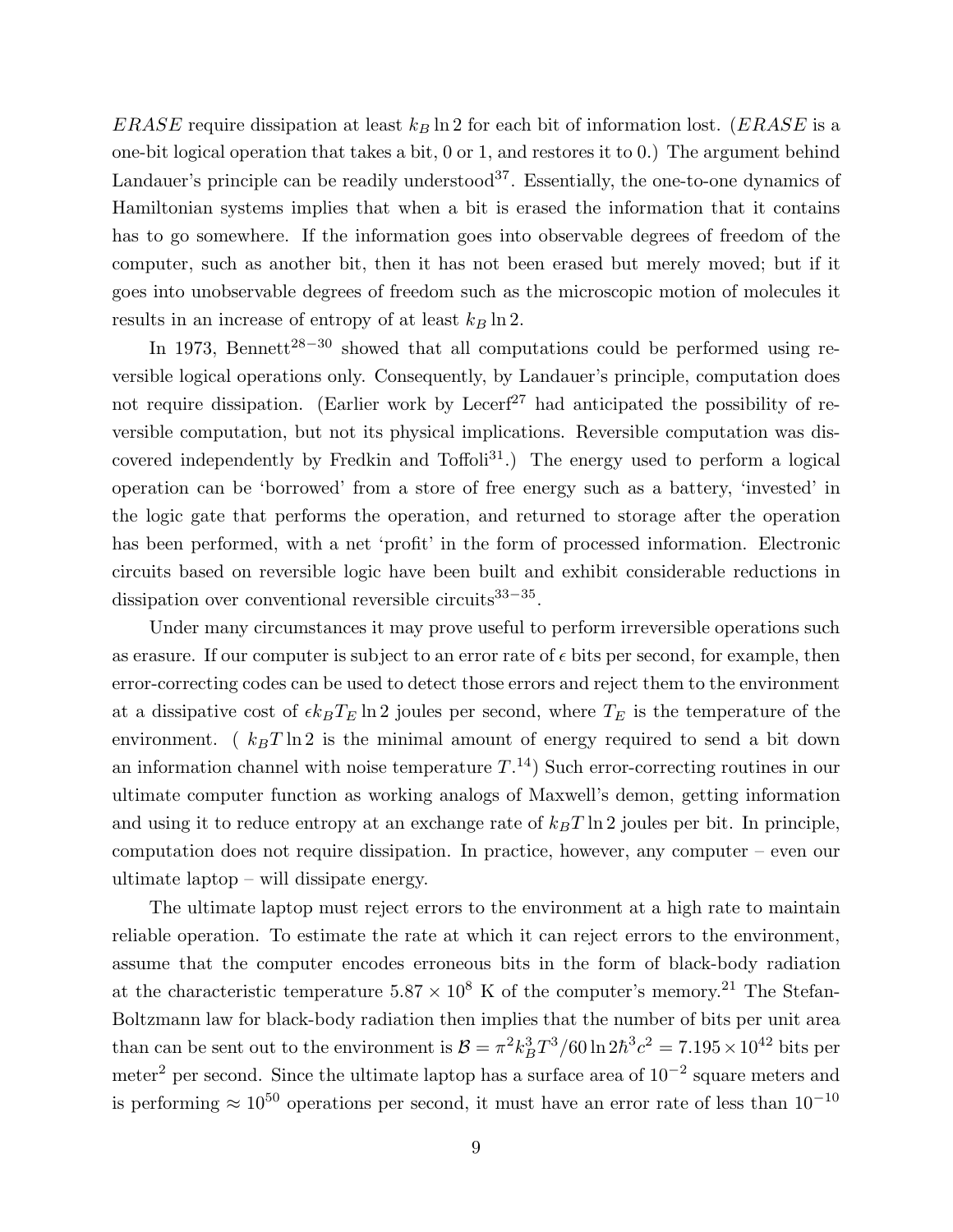per operation in order to avoid over-heating. Even if it achieves such an error rate, it must have an energy throughput (free energy in and thermal energy out) of  $4.04 \times 10^{26}$  watts turning over its own rest mass energy of  $mc^2 \approx 10^{17}$  joules in a nanosecond! The thermal load of correcting large numbers of errors clearly suggests the necessity of operating at a slower speed than the maximum allowed by the laws of physics. )

## 2.2 Calculating the maximum memory space

To calculate exactly the maximum entropy for a kilogram of matter in a liter volume would require complete knowledge of the dynamics of elementary particles, quantum gravity, etc. We do not possess such knowledge. However, the maximum entropy can readily be estimated by a method reminiscent of that used to calculate thermodynamic quantities in the early universe  $87$ . The idea is simple: model the volume occupied by the computer as a collection of modes of elementary particles with total average energy E. The maximum entropy is obtained by calculating the canonical ensemble over the modes. Here, we supply a simple derivation of the maximum memory space available to the ultimate laptop. A more detailed discussion of how to calculate the maximum amount of information that can be stored in a physical system can be found in the work of Bekenstein<sup>19–21</sup>.

For this calculation, assume that the only conserved quantities other than the computer's energy are angular momentum and electric charge, which we take to be zero. (One might also ask that baryon number be conserved, but as will be seen below, one of the processes that could take place within the computer is black hole formation and evaporation, which does not conserve baryon number.) At a particular temperature  $T$ , the entropy is dominated by the contributions from particles with mass less than  $k_B T / 2c^2$ . The  $\ell$ 'th such species of particle contributes energy  $E = r_{\ell} \pi^2 V (k_B T)^4 / 30 \hbar^3 c^3$  and entropy  $S = 2r_{\ell}k_B\pi^2 V(k_BT)^3/45\hbar^3c^3 = 4E/3T$  where  $r_{\ell}$  is equal to the number of particles/antiparticles in the species (i.e., 1 for photons, 2 for electrons/positrons) times the number of polarizations (2 for photons, 2 for electrons/positrons) times a factor that reflects particle statistics (1 for bosons,  $7/8$  for fermions). As the formula for S in terms of T shows, each species contributes  $(2\pi)^5 r_\ell / 90 \ln 2 \approx 10^2$  bits of memory space per cubic thermal wavelength  $\lambda_T^3$  where  $\lambda_T = 2\pi\hbar c/k_BT$ . Re-expressing the formula for entropy as a function of energy, our estimate for the maximum entropy is

$$
S = (4/3)k_B(\pi^2 r V/30\hbar^3 c^3)^{1/4} E^{3/4} = k_B \ln 2I,
$$
\n(2)

where  $r = \sum_{\ell} r_{\ell}$ . Note that S depends only insensitively on the total number of species with mass less than  $k_BT / 2c^2$ .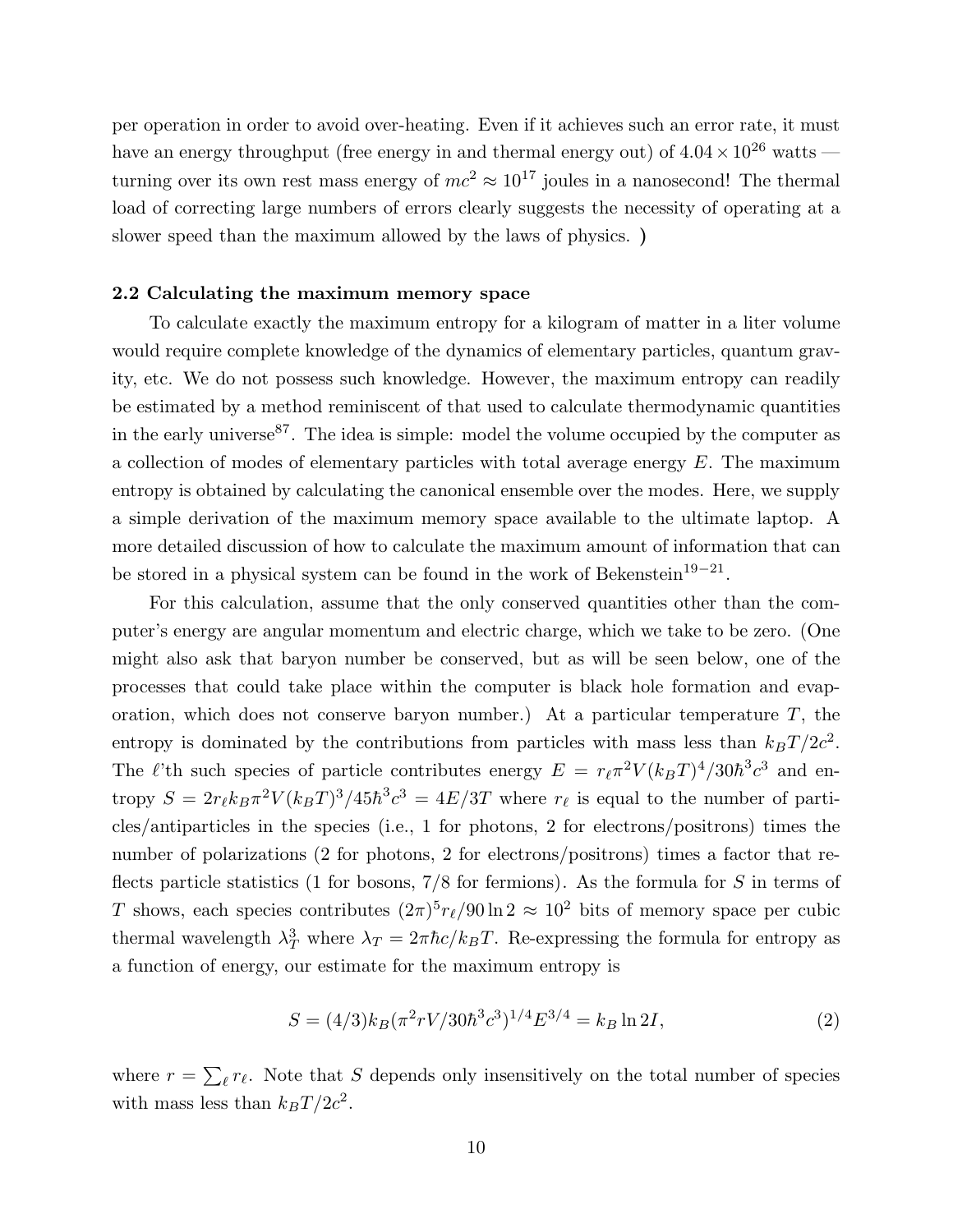A lower bound on the entropy can be obtained by assuming that energy and entropy are dominated by black body radiation consisting of photons. In this case,  $r = 2$ , and for a one kilogram computer confined to a volume of a liter we have  $k_BT = 8.10 \times 10^{-15}$  joules, or  $T = 5.87 \times 10^8$  K. The entropy is  $S = 2.04 \times 10^8$  joule/K, which corresponds to an amount of available memory space  $I = S/k_B \ln 2 = 2.13 \times 10^{31}$  bits. When the ultimate laptop is using all its memory space it can perform  $2 \ln 2k_B E / \pi \hbar S = 3 \ln 2k_B T / 2 \pi \hbar \approx 10^{19}$  operations per bit per second. As the number of operations per second  $2E/\pi\hbar$  is independent of the number of bits available, the number of operations per bit per second can be increased by using a smaller number of bits. In keeping with the prescription that the ultimate laptop operates at the absolute limits given by physics, in what follows, we assume that all available bits are used.

This estimate for the maximum entropy could be improved (and slightly increased) by adding more species of massless particles (neutrinos and gravitons) and by taking into effect the presence of electrons and positrons. Note that  $k_B T / 2c^2 = 4.51 \times 10^{-32}$  kilograms, compared with the electron mass of  $9.1 \times 10^{-31}$  kilograms. That is, our kilogram computer in a liter is close to a phase transition at which electrons and positrons are produced thermally. A more exact estimate of the maximum entropy and hence the available memory space would be straightforward to perform, but the details of such a calculation would detract from our general exposition, and could only serve to alter S slightly. S depends insensitively on the number of species of effectively massless particles: a change of r by a factor of 10,000 serves only to increase S by a factor of 10.

### 2.3 Comparison with current computers

The amount of information that can be stored by the ultimate laptop,  $\approx 10^{31}$  bits, is much higher than the  $\approx 10^{10}$  bits stored on current laptops. This is because conventional laptops use many degrees of freedom to store a bit where the ultimate laptop uses just one. There are considerable advantages to using many degrees of freedom to store information, stability and controllability being perhaps the most important. Indeed, as the above calculation indicates, in order to take full advantage of the memory space available, the ultimate laptop must turn all its matter into energy. A typical state of the ultimate laptop's memory looks like a plasma at a billion degrees Kelvin: the laptop's memory looks like a thermonuclear explosion or a little piece of the Big Bang! Clearly, packaging issues alone make it unlikely that this limit can be obtained, even setting aside the difficulties of stability and control.

Even though the ultimate physical limit to how much information can be stored in a kilogram of matter in a liter volume is unlikely to be attained, it may nonetheless be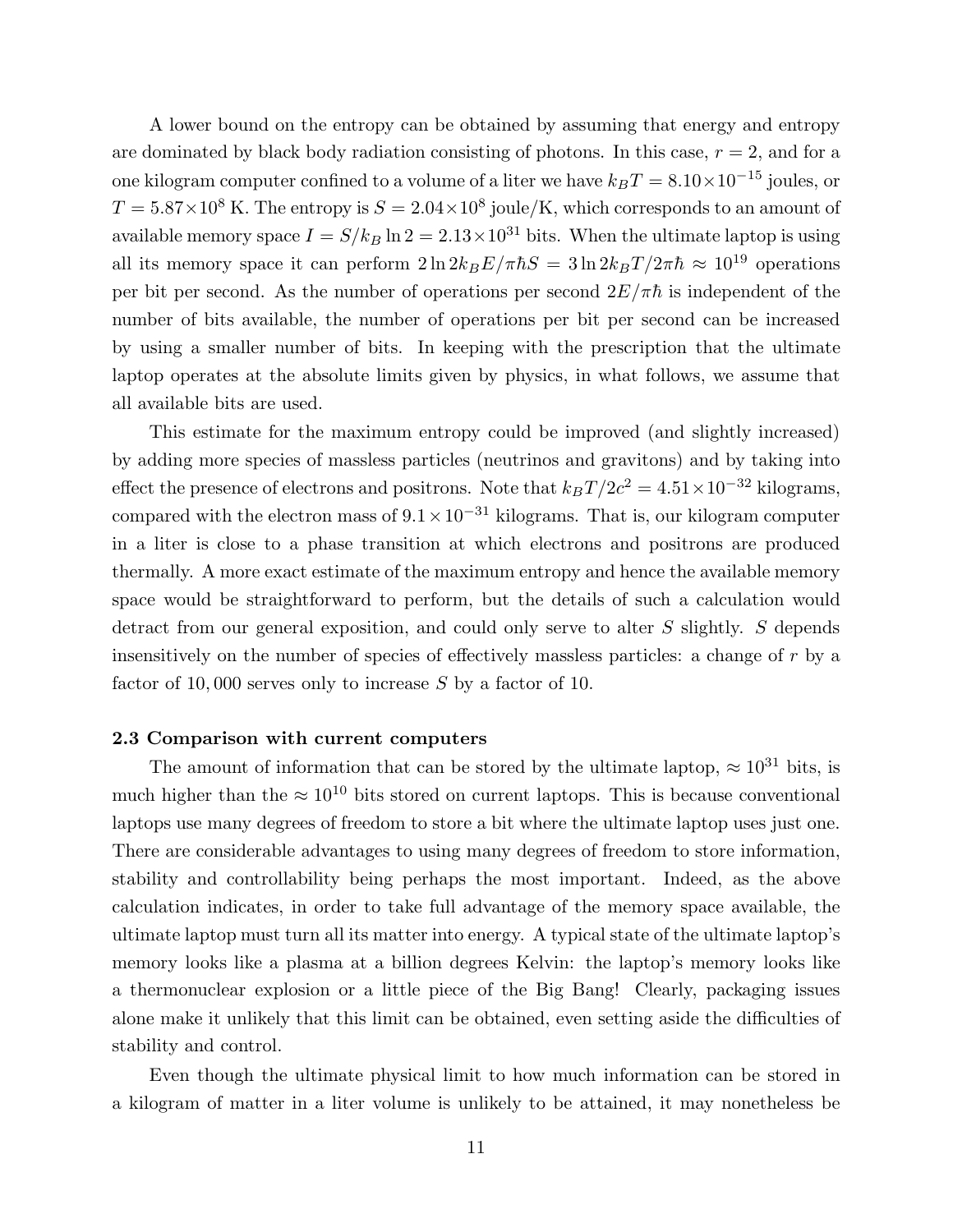possible to get a fair way along the road to such bit densities. In other words, the ultimate limits to memory space may prove easier to approach than the ultimate limits to speed. Following Moore's law, the density of bits in a computer has gone down from approximately one per cm<sup>2</sup> fifty years ago to one per  $\mu$ m<sup>2</sup> today, an improvement of a factor of  $10^8.$  It is not inconceivable that a similar improvement is possible over the course of the next fifty years. In particular, there is no physical reason why it should not be possible to store one bit of information per atom. Indeed, existing NMR and ion-trap quantum computers already store information on individual nuclei and atoms (typically in the states of individual nuclear spins or in hyperfine atomic states). Solid-state NMR with high gradient fields or quantum optical techniques such as spectral hole-burning provide potential technologies for storing large quantities of information at the atomic scale. A kilogram of ordinary matter holds on the order of  $10^{25}$  nuclei. If a substantial fraction of these nuclei can be made to register a bit, then one can get quite close to the ultimate physical limit of memory without having to resort to thermonuclear explosions. If, in addition, one uses the natural electromagnetic interactions between nuclei and electrons in the matter to perform logical operations, one is limited to a rate of approximately  $10^{15}$  operations per bit per second, yielding an overall information processing rate of  $\approx 10^{40}$  operations per second in ordinary matter. Although less than the  $\approx 10^{51}$  operations per second in the ultimate laptop, the maximum information processing rate in 'ordinary matter' is still quite respectable. Of course, even though such an 'ordinary matter' ultimate computer need not operate at nuclear energy levels, other problems remain: for example, the high number of bits still suggests substantial input/output problems. At an input/output rate of  $10^{12}$  bits per second, an Avogadro-scale computer with  $10^{23}$  bits would take about 10,000 years to perform a serial read/write operation on the entire memory. Higher throughput and parallel input/output schemes are clearly required to take advantage of the entire memory space that physics makes available.

## 3. Size limits parallelization

Up until this point, we have assumed that our computer occupies a volume of a liter. The previous discussion, however, indicates that benefits are to be obtained by varying the volume to which the computer is confined. Generally speaking, if the computation to be performed is highly parallelizable or requires many bits of memory, the volume of the computer should be greater and the energy available to perform the computation should be spread out evenly amongst the different parts of the computer. Conversely, if the computation to be performed is highly serial and requires fewer bits of memory, the energy should be concentrated in particular parts of the computer.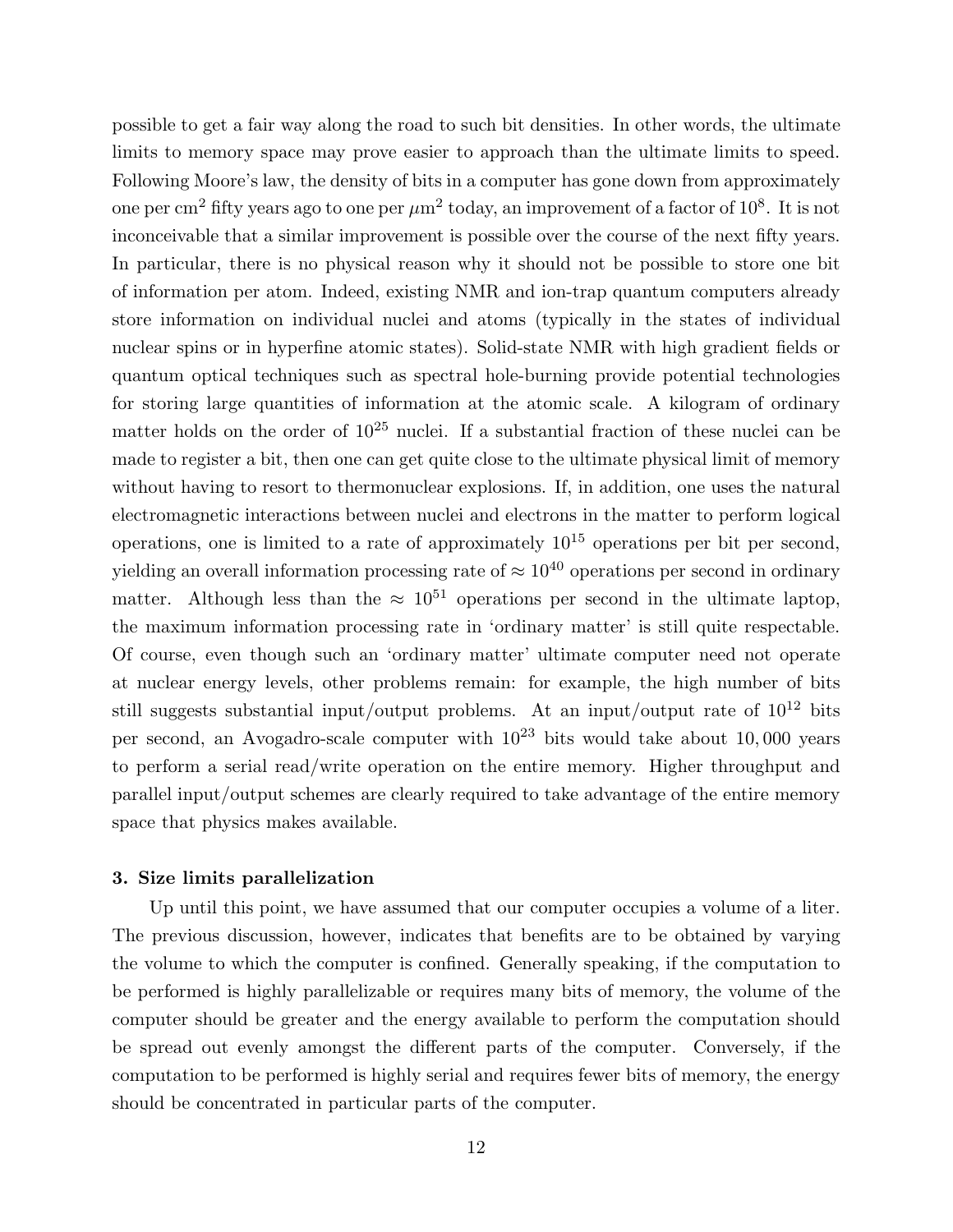A good measure of the degree of parallelization in a computer is the ratio between time it takes to communicate from one side of the computer to the other, and the average time it takes to perform a logical operation. The amount of time it takes to send a message from one side of a computer of radius R to the other is  $t_{\text{com}} = 2R/c$ . The average time it takes a bit to flip in the ultimate laptop is the inverse of the number of operations per bit per second calculated above:  $t_{\text{flip}} = \pi \hbar S / k_B 2 \ln 2E$ . Our measure of the degree of parallelization in the ultimate laptop is then

$$
t_{\rm com}/t_{\rm flip} = k_B 4 \ln 2RE/\pi \hbar c S \propto k_B RT/\hbar c = 2\pi R/\lambda_T.
$$
 (3)

That is, the amount of time it takes to communicate from one side of the computer to the other, divided by the amount of time it takes to flip a bit, is approximately equal to the ratio between the size of the system and its thermal wavelength. For the ultimate laptop, with  $2R = 10^{-1}$  meters,  $2E/\pi\hbar \approx 10^{51}$  operations per second, and  $S/k_B \ln 2 \approx 10^{31}$ bits,  $t_{\text{com}}/t_{\text{flip}} \approx 10^{10}$ . The ultimate laptop is highly parallel. A greater degree of serial computation can be obtained at the cost of decreasing memory space by compressing the size of the computer or making the distribution of energy more uneven. As ordinary matter obeys the Beckenstein bound<sup>20-22</sup>,  $k_B RE/\hbar cS > 1/2\pi$ , however, as one compresses the computer  $t_{\text{com}}/t_{\text{flip}} \approx k_B R E/\hbar c S$  will remain greater than one: i.e., the operation will still be somewhat parallel. Only at the ultimate limit of compression — a black hole — is the computation entirely serial.

### 3.1 Compressing the computer allows more serial computation

Suppose that one wants to perform a highly serial computation on few bits. Then it is advantageous to compress the size of the computer so that it takes less time to send signals from one side of the computer to the other at the speed of light. As the computer gets smaller, keeping the energy fixed, the energy density inside the computer goes up. As the energy density in the computer goes up, different regimes in high energy physics are necessarily explored in the course of the computation. First the weak unification scale is reached, then the grand unification scale. Finally, as the linear size of the computer approaches its Schwarzchild radius, the Planck scale is reached. (No known technology could possibly achieve such compression.) At the Planck scale, gravitational effects and quantum effects are both important: the Compton wavelength of a particle of mass  $m$ ,  $\lambda_C = 2\pi\hbar/mc$  is on the order of its Schwarzschild radius,  $2Gm/c^2$ . In other words, to describe behavior at length scales of the size  $\ell_P = \sqrt{\hbar G/c^3} = 1.616 \times 10^{-35}$  meter, time scales  $t_P = \sqrt{\hbar G/c^5} = 5.391 \times 10^{-44}$  second, and mass scales of  $m_P = \sqrt{\hbar c/G}$  $2.177\times10^{-8}$  kilograms, a unified theory of quantum gravity is required. We do not currently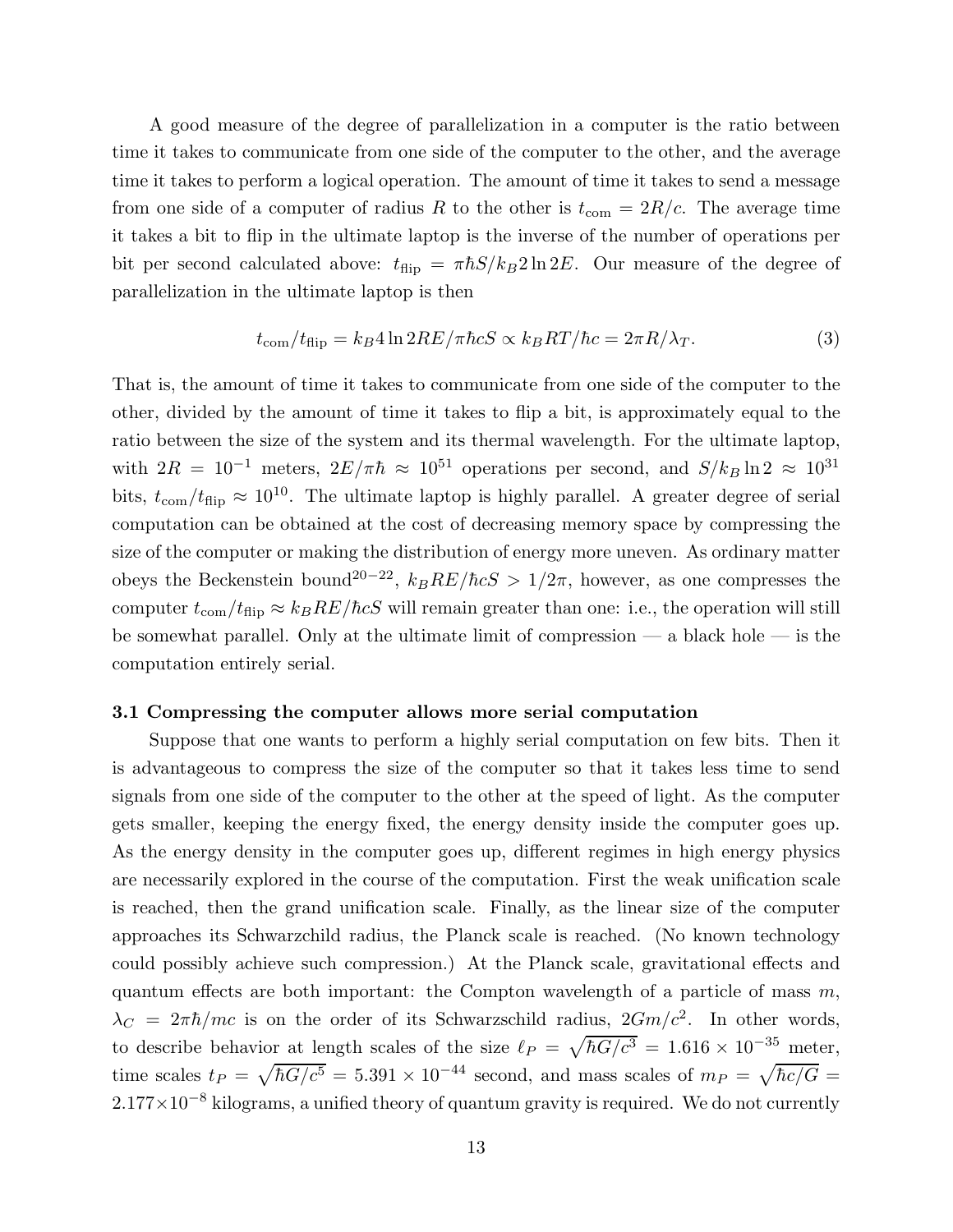possess such a theory. Nonetheless, although we do not know the exact number of bits that can be registered by a one kilogram computer confined to a volume of a liter, we do know the exact number of bits that can be registered by a one kilogram computer that has been compressed to the size of a black hole<sup>90</sup>. This is because the entropy of a black hole has a well-defined value.

In the following discussion, we use the properties of black holes to place limits on the speed, memory space, and degree of serial computation that could be approached by compressing a computer to the smallest possible size. Whether or not these limits could be attained, even in principle, is a question whose answer will have to await a unified theory of quantum gravity. (See Box 2)

The Schwarzschild radius of a 1 kilogram computer is  $R_S = 2Gm/c^2 = 1.485 \times 10^{-27}$ meters. The entropy of a black hole is Boltzmann's constant times its area divided by 4, as measured in Planck units. Accordingly, the amount of information that can be stored in a black hole is  $I = 4\pi Gm^2/\ln 2\hbar c = 4\pi m^2/\ln 2m_P^2$ . The amount of information that can be stored by the 1 kilogram computer in the black-hole limit is  $3.827 \times 10^{16}$  bits. A computer compressed to the size of a black hole can perform  $5.4258 \times 10^{50}$  operations per second, the same as the 1 liter computer.

In a computer that has been compressed to its Schwarzschild radius, the energy per bit is  $E/I = mc^2/I = \ln 2\hbar c^3/4\pi mG = \ln 2k_B T/2$ , where  $T = (\partial S/\partial E)^{-1} = \hbar c/4\pi k_B R_S$ is the temperature of the Hawking radiation emitted by the hole. As a result, the time it takes to flip a bit on average is  $t_{\text{flip}} = \pi \hbar I/2E = \pi^2 R_S/c \ln 2$ . In other words, according to a distant observer, the amount of time it takes to flip a bit,  $t_{\text{flip}}$ , is on the same order as the amount of time  $t_{\text{com}} = \pi R_S/c$  it takes to communicate from one side of the hole to the other by going around the horizon:  $t_{\text{com}}/t_{\text{flip}} = \ln 2/\pi$ . In contrast to computation at lesser densities, which is highly parallel as noted above, computation at the horizon of a black hole is highly serial: every bit is essentially connected to every other bit over the course of a single logic operation. As noted above, the serial nature of computation at the black-hole limit can be deduced from the fact that black holes attain the Beckenstein bound<sup>20-22</sup>,  $k_B RE/\hbar cS = 1/2\pi$ .

### (Box 2: Can a black hole compute?

No information can escape from a classical black hole: what goes in does not come out. The quantum mechanical picture of a black hole is different, however. First of all, black holes are not quite black: they radiate at the Hawking temperature. T given above. In addition, the well-known statement that 'a black hole has no hair'—i.e., from a distance all black holes with the same charge and angular momentum look essentially alike  $-$  is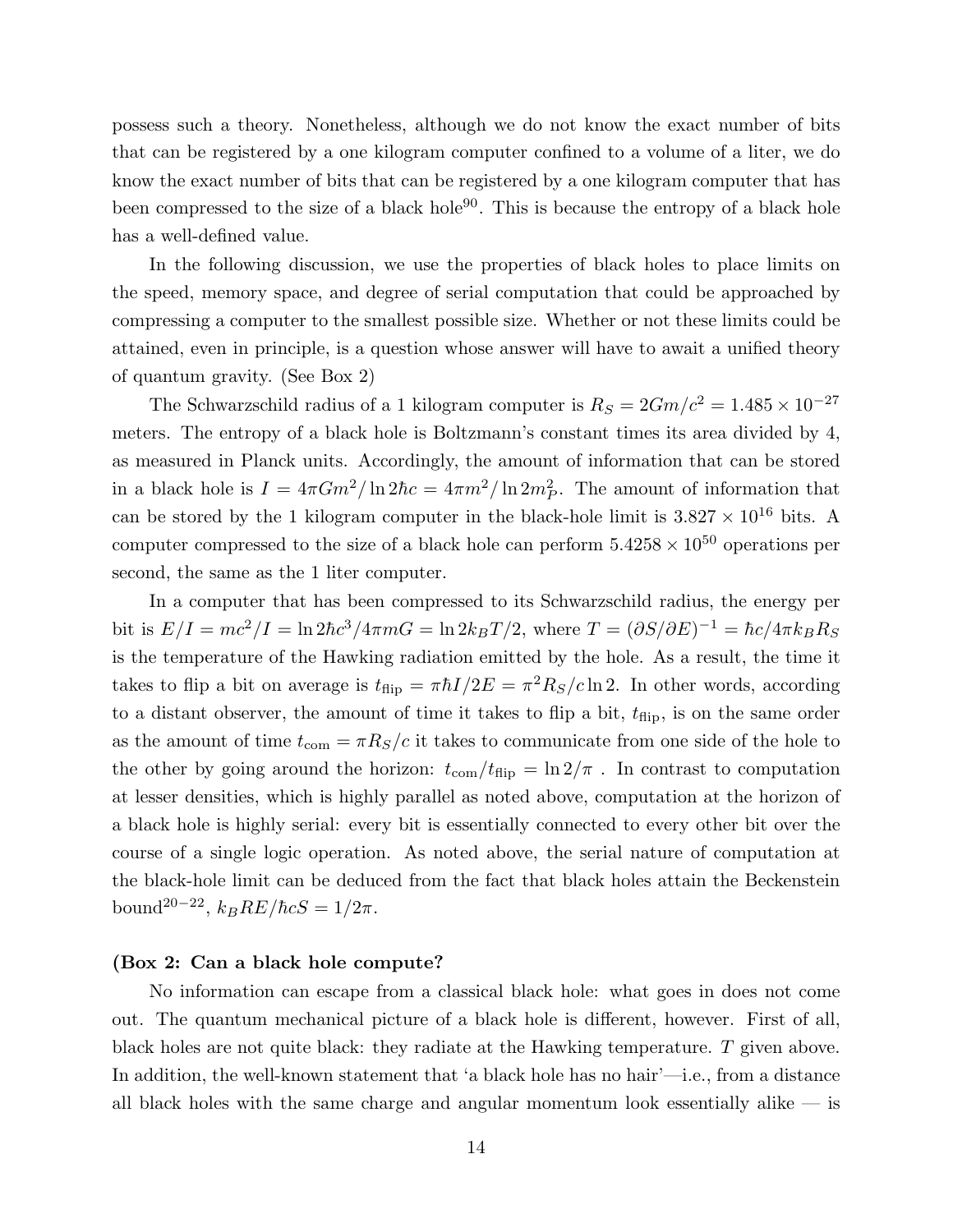now known to be not always true<sup>91−93</sup>. Finally, recent work in string theory<sup>94−96</sup> suggests that black holes do not actually destroy the information about how they were formed, but instead process it and emit the processed information as part of the Hawking radition as they evaporate: what does in does come out, but in an altered form.

If the latter picture is correct, then black holes could in principle be 'programmed': one forms a black hole whose initial conditions encode the information to be processed, lets that information be processed by the Planckian dynamics at the hole's horizon, and gets out the answer to the computation by examining the correlations in the Hawking radiation emitted when the hole evaporates. Despite our lack of knowledge of the precise details of what happens when a black hole forms and evaporates (a full account must await a more exact treatment using whatever theory of quantum gravity and matter turns out to be the correct one), we can still provide a rough estimate how much information is processed during this computation. Using Page's results on the rate of evaporation of a black hole<sup>88</sup>, we obtain a lifetime for the hole  $t_{\text{life}} = G^2 m^3 / 3C \hbar c^4$ , where C is a constant that is depends on the number of species of particles with a mass less than  $k_BT$ , where T is the temperature of the hole. For  $O(10^1-10^2)$  such species, C is on the order of  $10^{-3}-10^{-2}$ , leading to a lifetime for a 1 kilogram black hole of  $\approx 10^{-19}$  seconds, during which time the hole can perform  $\approx 10^{32}$  operations on its  $\approx 10^{16}$  bits. As the actual number of effectively massless particles at the Hawking temperature of a one-kilogram black hole is likely to be considerably larger than  $10^2$ , this number should be regarded as an upper bound on the actual number of operations that could be performed by the hole. Interestingly, although this hypothetical computation is performed at ultra-high densities and speeds, the total number of bits available to be processed is not far from the number available to current computers operating in more familiar surroundings. )

## 4. Constructing ultimate computers

Throughout this entire discussion of the physical limits to computation, no mention has been made of how to construct a computer that operates at those limits. In fact, contemporary quantum 'microcomputers' such as those constructed using nuclear magnetic resonance<sup>76</sup>−<sup>80</sup> do indeed operate at the limits of speed and memory space described above. Information is stored on nuclear spins, with one spin registering one bit. The time it takes a bit to flip from a state  $|\uparrow\rangle$  to an orthogonal state  $|\downarrow\rangle$  is given by  $\pi\hbar/2\mu B = \pi\hbar/2E$ , where  $\mu$  is the spin's magnetic moment, B is the magnetic field, and  $E = \mu B$  is the average energy of interaction between the spin and the magnetic field. To perform a quantum logic operation between two spins takes a time  $\pi \hbar/2E_{\gamma}$ , where  $E_{\gamma}$  is the energy of interaction between the two spins.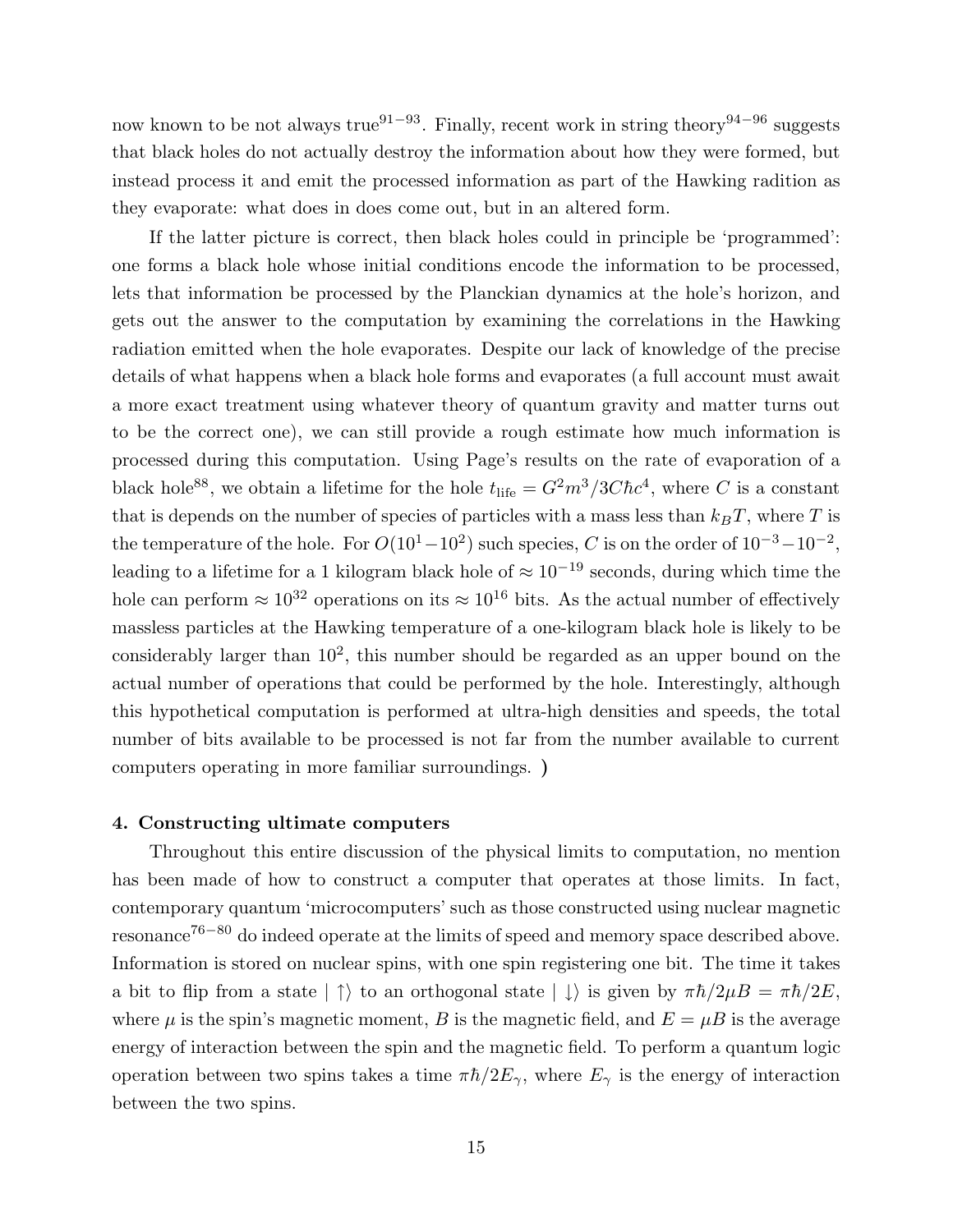Although NMR quantum computers already operate at the limits to computation set by physics, they are nonetheless much slower and process much less information than the ultimate laptop described above. This is because their energy is largely locked up in mass, thereby limiting both their speed and their memory. Unlocking this energy is of course possible, as a thermonuclear explosion indicates. Controlling such an 'unlocked' system is another question, however. In discussing the computational power of physical systems in which all energy is put to use, we assumed that such control is possible in principle, although it is certainly not possible in current practice. All current designs for quantum computers operate at low energy levels and temperatures, exactly so that precise control can be exerted on their parts.

As the discussion of error correction above indicates, the rate at which errors can be detected and rejected to the environment by error correction routines puts a fundamental limit on the rate at which errors can be committed. Suppose that each logical operation performed by the ultimate computer has a probability  $\epsilon$  of being erroneous. The total number of errors committed by the ultimate computer per second is then  $2\epsilon E/\pi\hbar$ . The maximum rate at which information can be rejected to the environment is, up to a geometric factor,  $\ln 2cS/R$  (all bits in the computer moving outward at the speed of light). Accordingly, the maximum error rate that the ultimate computer can tolerate is  $\epsilon \leq \pi \ln 2\hbar c S/2ER = 2t_{\rm flip}/t_{\rm com}$ . That is, the maximum error rate that can be tolerated by the ultimate computer is the inverse of its degree of parallelization.

Suppose that control of highly energetic systems were to become possible. Then how might these systems be made to compute? As an example of a 'computation' that might be performed at extreme conditions, consider a heavy-ion collision that takes place in heavyion collider at Brookhaven<sup>97</sup>. If one collides 100 on 100 nucleons at 200 GeV per nucleon, the operation time is  $\pi \hbar/2E \approx 10^{-29}$  seconds. The maximum entropy can be estimated to be approximately to be 4 per relativistic pion (to within a factor of less than 2 associated with the overall production rate per mesons) of which there are approximately  $10^4$  per central collision in which only a few tens of nucleons are spectators. Accordingly, the total amount of memory space available is  $S/k_B \ln 2 \approx 10^4 - 10^5$  bits. The collision time is short: in the center of mass frame the two nuclei are Lorentz contracted to  $D/\gamma$  where  $D = 12 - 13$  fermi and  $\gamma = 100$ , giving a total collision time of  $\approx 10^{-25}$  seconds. During the collision, then, there is time to perform approximately  $10^4$  operations on  $10^4$  bits a relatively simple computation. (The fact that only one operation per bit is performed suggests that there is insufficient time to reach thermal equilibrium, an observation that is confirmed by detailed simulations.) The heavy ion system could be programmed by manipulating and preparing the initial momenta and internal nuclear states of the ions.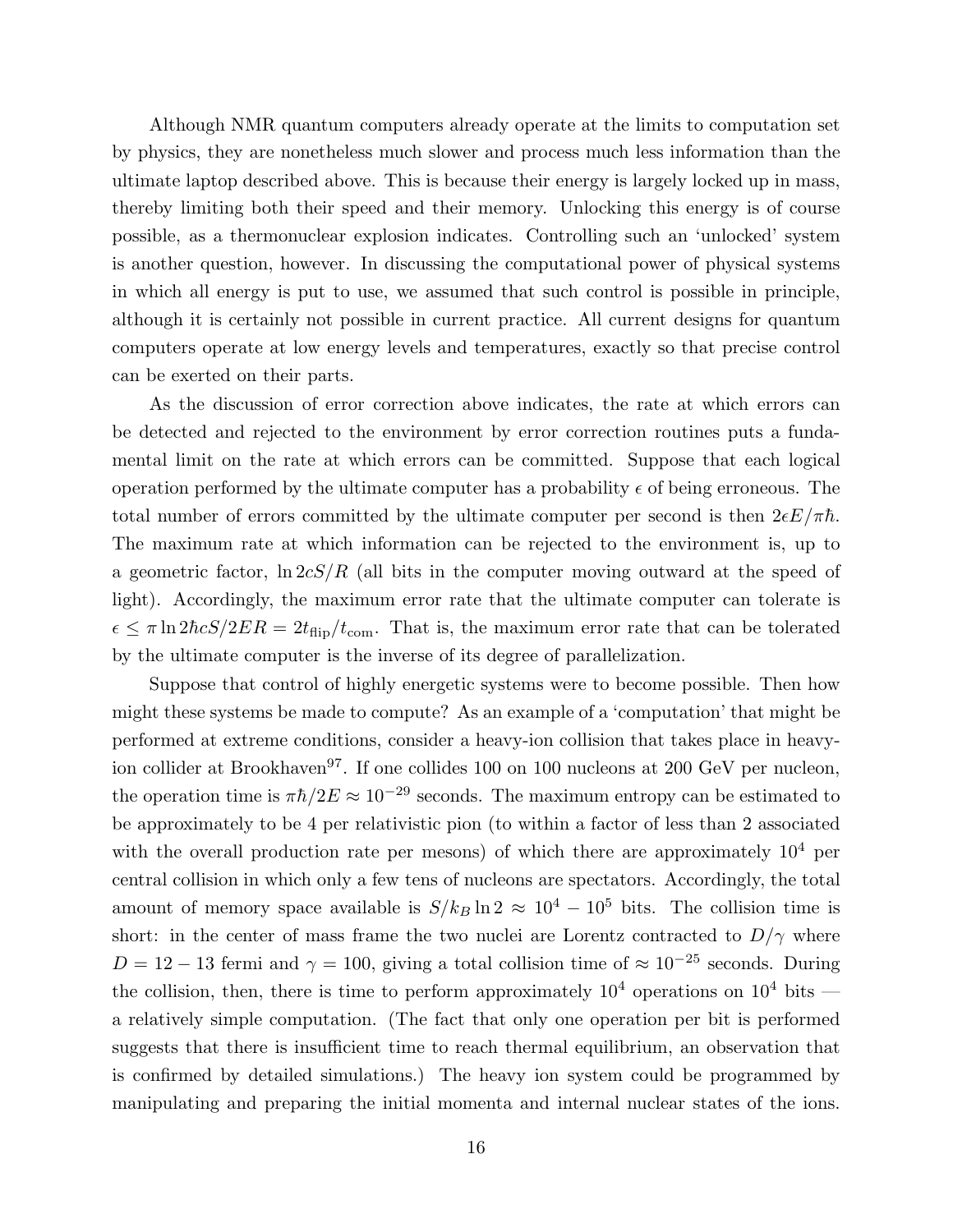Of course, one does not expect to be able do word processing on such a 'computer.' Rather one expects to uncover basic knowledge about nuclear collisions and quark-gluon plasmas: in the words of Heinz Pagels, the plasma 'computes itself.'<sup>98</sup>

At the greater extremes of a black hole computer, we assumed that whatever theory (string theory, M theory?) turns out to be the correct theory of quantum matter and gravity, it is possible to prepare initial states of such systems that causes their natural time evolution to carry out a computation. What assurance do we have that such preparations exist, even in principle?

Physical systems that can be programmed to perform arbitrary digital computations are called computationally universal. Although computational universality might at first seem to be a stringent demand on a physical system, a wide variety of physical systems — ranging from nearest neighbor Ising models<sup>52</sup> to quantum electrodynamics<sup>84</sup> and conformal field theories<sup>86</sup> — are known to be computationally universal<sup>51–53,55–65</sup>. Indeed, computational universality seems to be the rule rather than the exception. Essentially any quantum system that admits controllable nonlinear interactions can be shown to be computationally universal $60-61$ . For example, the ordinary electrostatic interaction between two charged particles can be used to perform universal quantum logic operations between two quantum bits. A bit is registered by the presence or absence of a particle in a mode. The strength of the interaction between the particles,  $e^2/r$ , determines the amount of time  $t_{flip} = \pi \hbar r / 2e^2$  it takes to perform a quantum logic operation such as a Controlled-NOT on the two particles. Interestingly, the time it takes to perform such an operation divided by the amount of time it takes to send a signal at the speed of light between the bits  $t_{\text{com}} = r/c$  is a universal constant,  $t_{flip}/t_{\text{com}} = \pi \hbar c/2e^2 = \pi/2\alpha$ , where  $\alpha = e^2/\hbar c \approx 1/137$  is the fine structure constant. This example shows the degree to which the laws of physics and the limits to computation are entwined.

In addition to the theoretical evidence that most systems are computationally universal, the computer on which I am writing this article provides strong experimental evidence that whatever the correct underlying theory of physics is, it supports universal computation. Whether or not it is possible to make computation take place in the extreme regimes envisaged in this paper is an open question. The answer to this question lies in future technological development, which is difficult to predict. If, as seems highly unlikely, it is possible to extrapolate the exponential progress of Moore's law into the future, then it will only take two hundred and fifty years to make up the forty orders of magnitude in performance between current computers that perform  $10^{10}$  operations per second on  $10^{10}$ bits and our one kilogram ultimate laptop that performs  $10^{51}$  operations per second on  $10^{31}$  bits.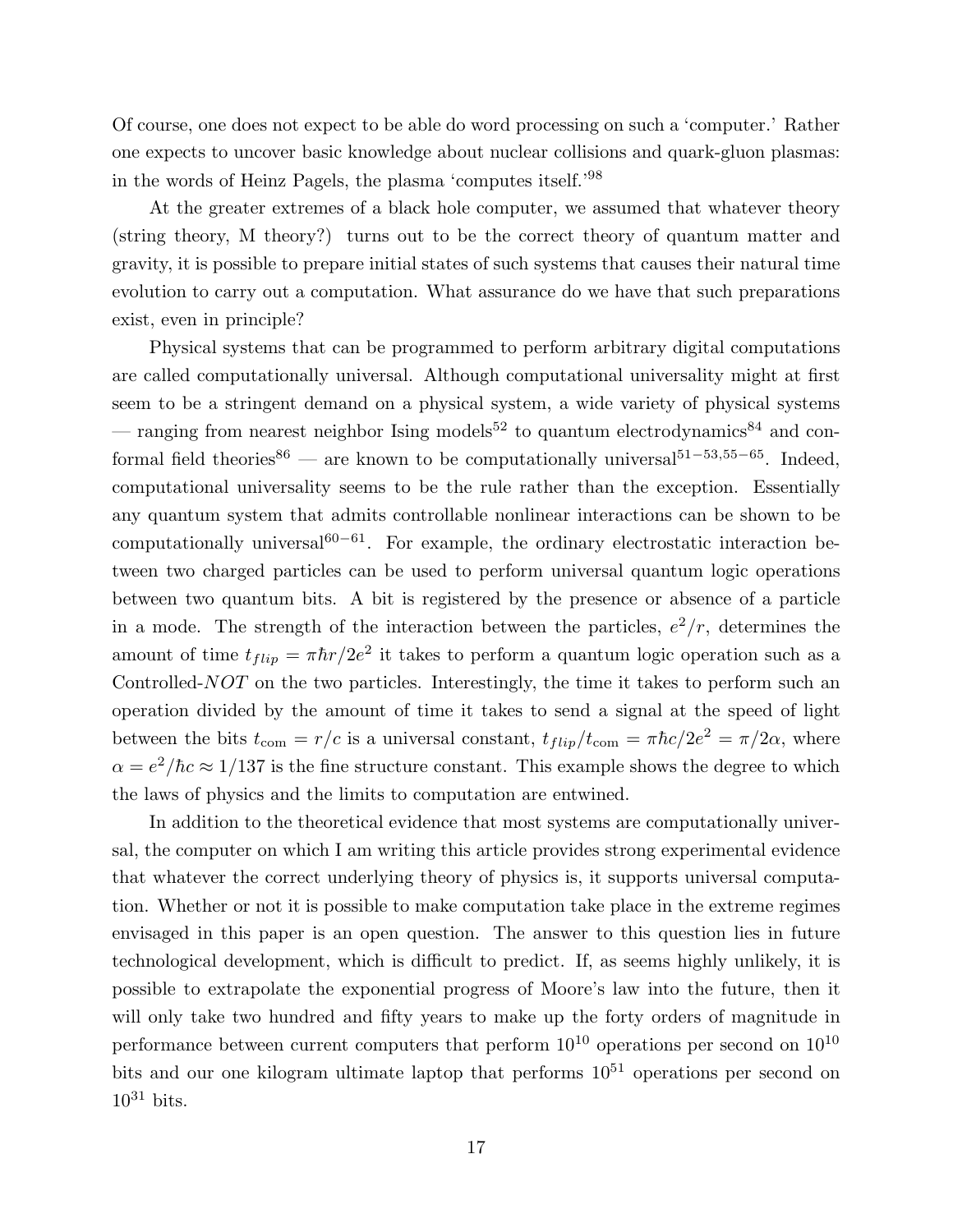# References

- 1. Maxwell, J.C., *Theory of Heat*, (Appleton, London), 1871.
- 2. Smoluchowski, M. von, *Z. Physik*, 13, 1069 (1912).
- 3. Szilard, L., *Z. Physik* 53, 840-856 (1929).
- 4. Brillouin, L., 'Science and Information Theory,' (Academic Press, New York), 1953.
- 5. Landauer, R., *IBM J. Res. Develop.* 5, 183 (1961).
- 6. Keyes, R.W., Landauer, R., *IBM Journal of Research and Development*, 14, no. 2, 152-157 (1970).
- 7. Landauer, R., *Nature*, 335, 779-784 (1988).
- 8. Landauer, R., *Physics Today*, May 1991, 23-29 (1991).
- 9. Landauer, R., *Phys. Lett. A*, 217, 188-193 (1996).
- 10. von Neumann, J., 'Theory of Self-Reproducing Automata,' Lecture 3 (University of Illinois Press, Urbana), 1966.
- 11. Lebedev, D.S., Levitin, L.B., *Information and Control* 9, 1-22 (1966).
- 12. Levitin, L.B., in 'Proceedings of the 3rd International Symposium on Radio Electronics,' part 3, 1-15 (Varna, Bulgaria), 1970.
- 13. L.B. Levitin, *Int. J. Theor. Phys.* 21, 299-309 (1982).
- 14. Levitin, L.B. *Physica D* 120, 162-167 (1998).
- 15. Margolus, N., Levitin, L.B., in *PhysComp96*, T. Toffoli, M. Biafore, J. Leao, eds. (NECSI, Boston) 1996.
- 16. Margolus, N., Levitin, L.B., *Physica D* 120, 188-195 (1998).
- 17. Bremermann, H.J., in 'Self-Organizing Systems,' M.C. Yovits, G.T. Jacobi, and G.D. Goldstein, eds. (Spartan Books, Washington, D.C.), 1962.
- 18. Bremermann, H.J., in 'Proceedings of the Fifth Berkeley Symposium on Mathematical Statistics and Probability,' (University of California Press, Berkeley), 1967.
- 19. Bremermann, H.J., *Int. J. Theor. Phys.* 21, 203-217 (1982).
- 20. Bekenstein, J.D., *Phys. Rev. D.* 23, 287 (1981).
- 21. Bekenstein, J.D., *Phys. Rev. Letters* 46, 623 (1981).
- 22. Bekenstein, J.D., *Phys. Rev. D.* 30, 1669-1679 (1984).
- 23. Aharonov, Y., Bohm, D., *Phys. Rev.* 122, 1649 (1961).
- 24. Aharonov, Y., Bohm, D., *Phys. Rev. B.* 134 122, 1417 (1964).
- 25. Anandan, J., Aharonov, Y. *Phys. Rev. Lett.* 65, 1697 (1990).
- 26. Peres, A., *Quantum Theory: Concepts and Methods*, (Kluwer, Hingham) 1995.
- 27. Lecerf, Y. *Comptes Rendus* 257, 2597 (1963).
- 28. Bennett, C.H., *IBM J. Res. Develop.* 17, 525 (1973)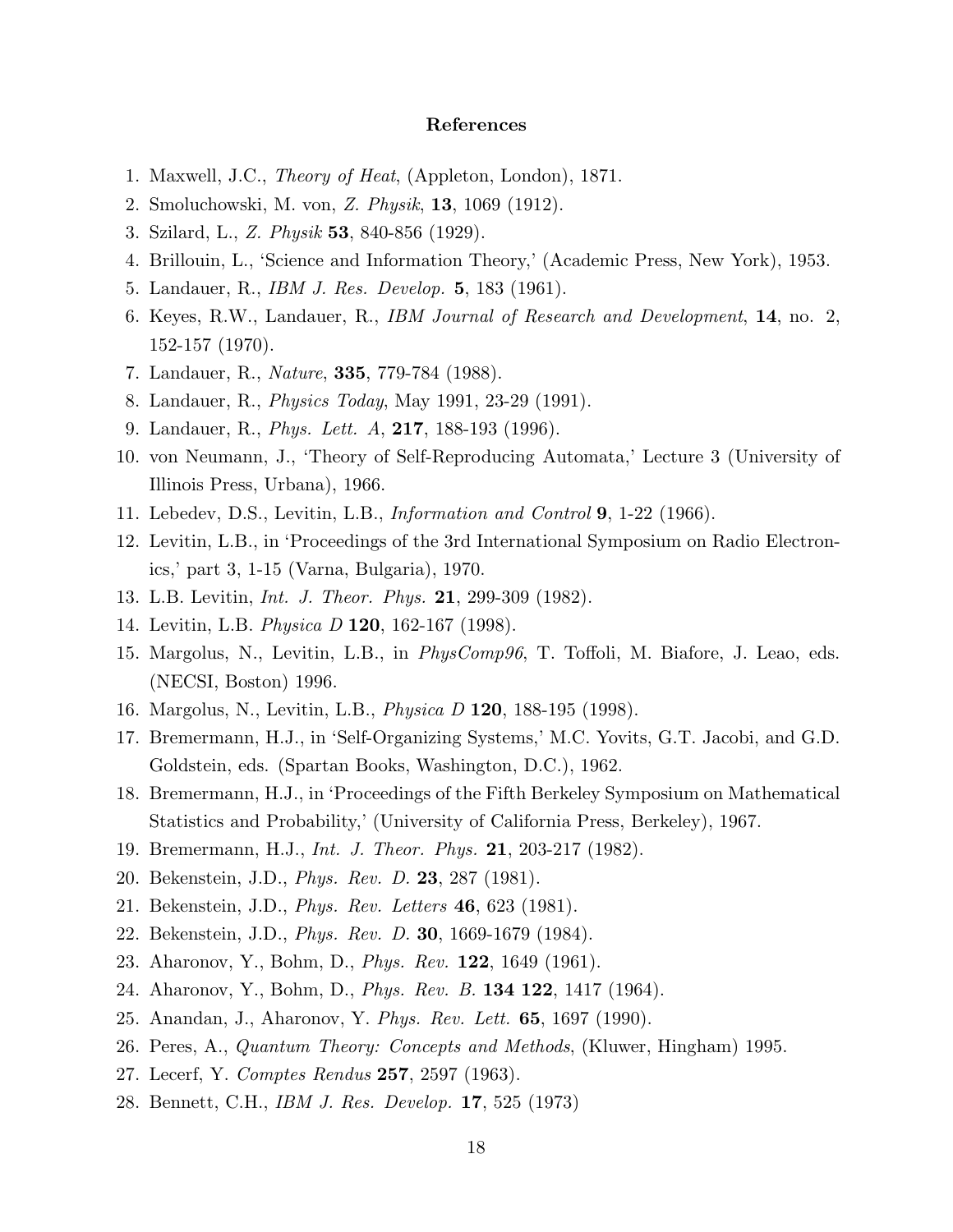- 29. Bennett, C.H., *Int. J. Theor. Phys.* 21, 905 (1982).
- 30. Bennett, C.H., *Sci. Am.* 257, 108 (1987).
- 31. Fredkin, E., Toffoli, T., *Int. J. Theor. Phys.* 21, 219 (1982).
- 32. K.K. Likharev *Int. J. Theor. Phys.*, 21, 311-325 (1982).
- 33. Seitz, C.L. *et al.*, in *Proceedings of the 1985 Chapel Hill Conference on VLSI*, (Computer Science Press) 1985.
- 34. Merkle, R.C., 'Reversible Electronic Logic Using Switches,' submitted to *Nanotechnology*, 1992.
- 35. Younis, S.G., Knight, T.F., in *Proceedings of the 1993 Symposium on Integrated Systems*, Seattle, Washington, (MIT Press, Cambridge) 1993.
- 36. Lloyd, S., Pagels, H. *Ann. Phys.* 188, 186-213, (1988).
- 37. Lloyd, S., *Phys. Rev. A* 39, 5378-5386, (1989).
- 38. Zurek, W.H., *Nature* 341, 119 (1989).
- 39. Leff, H.S., Rex, A.F., *Maxwell's Demon: Entropy, Information, Computing,* Princeton University Press, Princeton, 1990.
- 40. Lloyd, S., *Phys. Rev. A* 56, 3374-3382, (1997).
- 41. Benioff, P., *J. Stat. Phys.* 22, 563 (1980).
- 42. Benioff, P., *Phys. Rev. Lett.* 48, 1581 (1982).
- 43. Feynman, R.P., *Int. J. Theor. Phys.* 21, 467 (1982).
- 44. Feynman, R.P., *Optics News* 11, 11 (1985); reprinted in *Found. Phys.* 16, 507 (1986).
- 45. Zurek, W.H., *Phys. Rev. Lett.* 53, 391 (1984).
- 46. Peres, A., *Phys. Rev.* A 32, 3266 (1985).
- 47. Deutsch, D., *Proc. Roy. Soc. Lond.* A 400, 97 (1985).
- 48. Margolus, N., *Ann. N.Y. Acad. Sci.* 480, 487 (1986).
- 49. Deutsch, D., *Proc. Roy. Soc. Lond.* A 425, 73 (1989).
- 50. Margolus, N., *Complexity, Entropy, and the Physics of Information, Santa Fe Institute Studies in the Sciences of Complexity* VIII, W.H. Zurek, ed., (Addison Wesley, Redwood City, 1991) pp. 273-288.
- 51. Lloyd, S., *Phys. Rev. Lett.* 71, 943 (1993).
- 52. Lloyd, S., *Science* 261, 1569-1571 (1993).
- 53. Lloyd, S., *J. Mod. Opt.* 41, 2503 (1994).
- 54. Shor, P., in *Proceedings of the 35th Annual Symposium on Foundations of Computer Science*, S. Goldwasser, Ed., IEEE Computer Society, Los Alamitos, CA, 1994, pp. 124-134.
- 55. Lloyd, S., *Sci. Am.* 273, 140 (1995).
- 56. Divincenzo, D., *Science* 270, 255 (1995).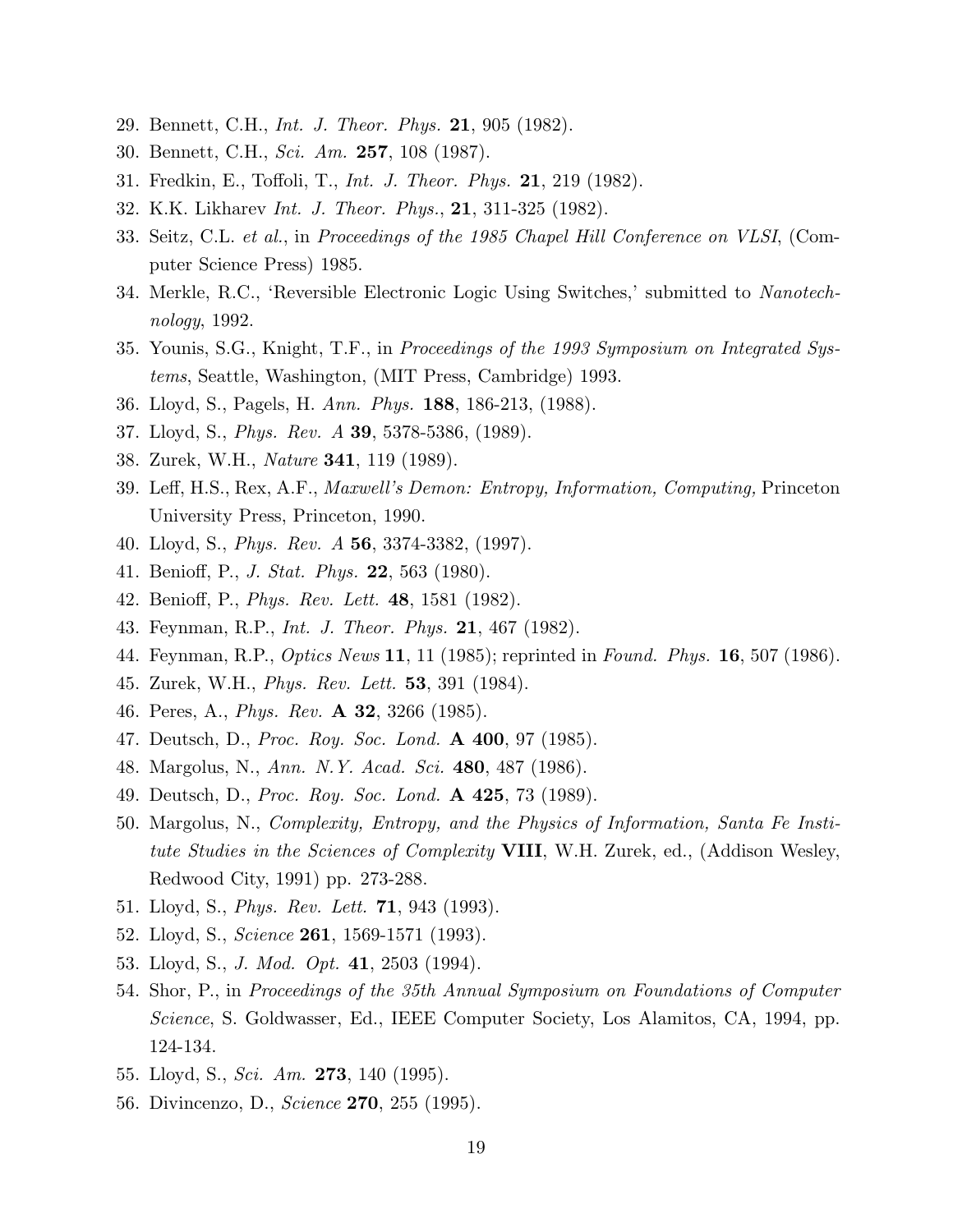- 57. DiVincenzo, D.P., *Phys. Rev. A* 51, 1015-1022 (1995).
- 58. Sleator, T., Weinfurter, H., *Phys. Rev. Lett.* 74, 4087-4090 (1995).
- 59. Barenco, A., Bennett, C.H., Cleve, R., DiVincenzo, D.P., Margolus, N., Shor, P., Sleator, T., Smolin, J.A., Weinfurter, H., *Phys. Rev. A* 52, 3457-3467 (1995).
- 60. Lloyd, S., *Phys. Rev. Lett.*, 75, 346-349 (1995).
- 61. Deutsch, D., Barenco, A., Ekert, A., *Proc. Roy. Soc. A* 449, 669-677 (1995).
- 62. Cirac, J.I., Zoller, P. *Phys. Rev. Lett.* 74, 4091-4094 (1995).
- 63. Pellizzari, T., Gardiner, S.A., Cirac, J.I., Zoller, P., *Phys. Rev. Lett.* 75, 3788-3791 (1995).
- 64. Turchette, Q.A., Hood, C.J., Lange, W., Mabuchi, H., Kimble, H.J., *Phys. Rev. Lett.* 75, 4710-4713 (1995).
- 65. Monroe, C., Meekhof, D.M., King, B.E., Itano, W.M., Wineland, D.J., *Phys. Rev. Lett.* 75, 4714-4717 (1995).
- 66. Grover, L.K., in *Proceedings of the 28th Annual ACM Symposium on the Theory of Computing*, ACM Press, New York, 1996, pp. 212-218.
- 67. Lloyd, S., *Science* 273, 1073-1078 (1996).
- 68. Zalka, C., *Proc. R. Soc. Lond A. Mat.* 454, 313-322 (1998).
- 69. Shor, P.W., *Phys. Rev. A* 52, R2493-R2496 (1995).
- 70. Steane, A.M., *Phys. Rev. Lett.* 77, 793-797 (1996).
- 71. Laflamme, R., Miquel, C., Paz, J.P., Zurek, W.H., *Phys. Rev. Lett.* 77, 198-201 (1996).
- 72. DiVincenzo, D.P., Shor, P.W., *Phys. Rev. Lett.* 77, 3260-3263 (1996).
- 73. Shor, P., in *Proceedings of the 37th Annual Symposium on the Foundations of Computer Science,* IEEE Computer Society Press, Los Alamitos, 1996, pp. 56-65.
- 74. Preskill, J., *Proc. Roy. Soc. Lond. Ser. A* 454, 385 (1998).
- 75. Laflamme, R., Knill, M., Zurek, W.H., *Science* 279, 342 (1998).
- 76. Cory, D.G., Fahmy, A.F., Havel, T.F., in *PhysComp96, Proceedings of the Fourth Workshop on Physics and Computation*, T. Toffoli, M. Biafore, J. Leão, eds., (New England Complex Systems Institute, Boston) 1996.
- 77. Gershenfeld, N.A., Chuang, I.L. *Science* 275, 350-356 (1997).
- 78. Chuang, I.L., Vandersypen, L.M.K., Zhou, X., Leung, D.W., Lloyd, S., *Nature* 393, 143-146 (1998) May, 1998.
- 79. Jones, J.A., Mosca, M., Hansen, R.H., *Nature* 393, 344-346 (1998).
- 80. Chuang, I.L., Gershenfeld, N., Kubinec, M., *Phys. Rev. Lett.* 80, 3408-3411 (1998).
- 81. Kane, B., *Nature* 393, 133 (1998).
- 82. Nakamura, Y., Pashkin, Yu.A., Tsai, J.S., *Nature* 398, 305 (1999)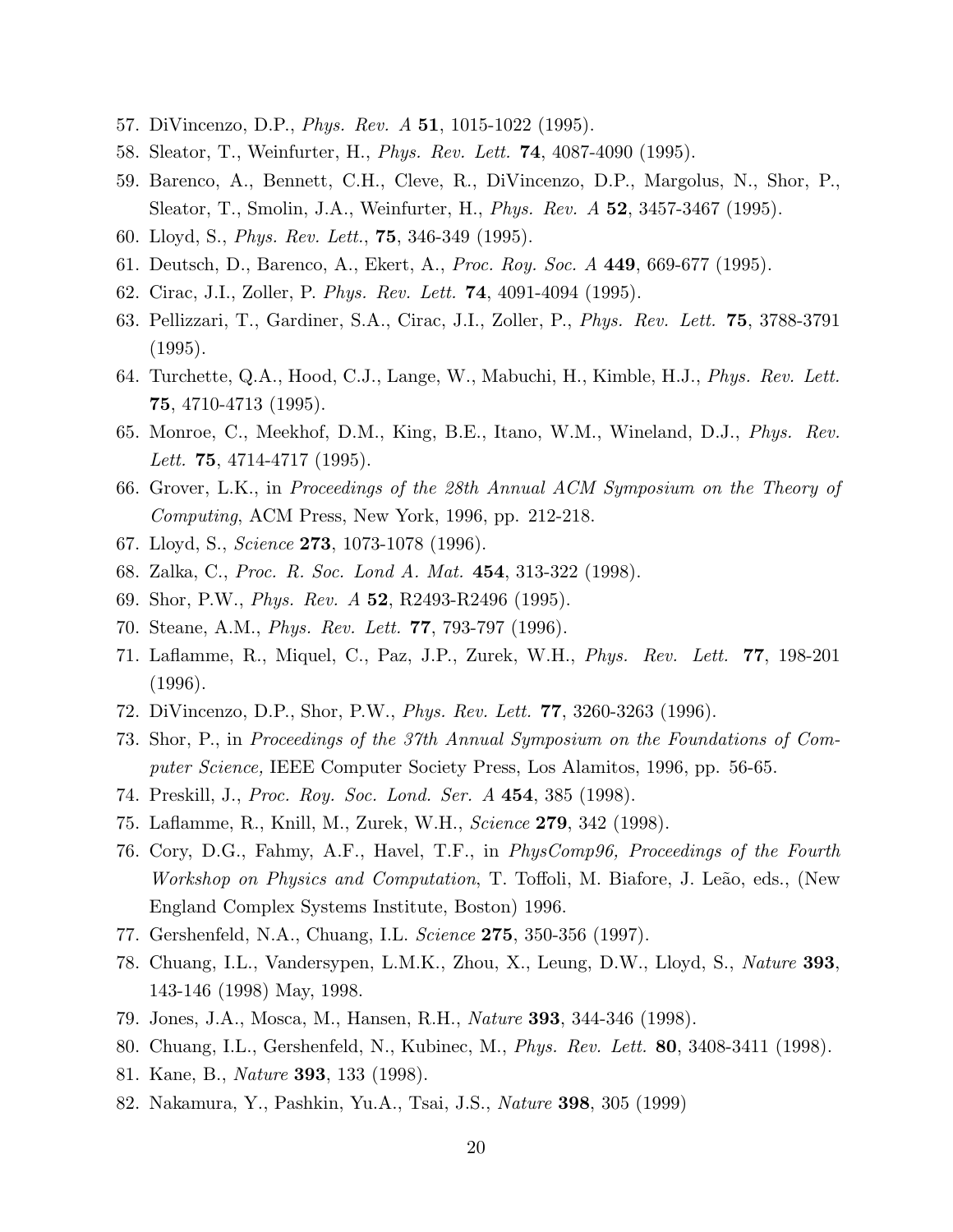- 83. Mooij, J.E., Orlando, T.P., Levitov, L., Tian, L., van der Wal, C.H., Lloyd, S., *Science* 285, 1036-1039 (1999).
- 84. Lloyd, S., Braunstein, S., *Phys. Rev. Lett.* 82, 1784-1787 (1999).
- 85. Abrams, D., Lloyd, S., *Phys. Rev. Lett.* 81, 3992-3995, (1998).
- 86. Freedman, M., unpublished.
- 87. Zel'dovich, Ya. B., Novikov, I.D., *Relativistic Astrophysics,* (Univ. of Chicago Press, Chicago), 1971.
- 88. Page, D.N., *Phys. Rev. D* 13, 198 (1976).
- 89. K.S. Thorne, R.H. Price, D.A. Macdonald, *Black Holes: The Membrane Paradigm,* (Yale, New Haven) 1986. In particular, chapter VIII, 'The Thermal Atmosphere of a Black Hole,' by K.S. Thorne, W.H. Zurek, and R.H. Price.
- 90. Novikov, I.D., Frolov, V.P., *Black Holes,* (Springer-Verlag, Berlin) 1986.
- 91. Coleman, S., Preskill, J., Wilczek, F., *Phys. Rev. Lett.* 67 1975-1978 (1991).
- 92. Preskill, J., *Phys. Scr. T* 36, 258-264 (1991).
- 93. Fiola, T.M., Preskill, J., Strominger A., *Phys. Rev. D* 50, 3987-4014 (1994).
- 94. Susskind, L., Uglum, J., *Phys. Rev. D* 50, 2700 (1994).
- 95. Strominger A., Vafa, C., *Phys. Lett. B* 37, 99 (1996).
- 96. Das, S.R., Mathur, S.D., *Nucl. Phys. B* 478, 561-576 (1996).
- 97. Sidney H. Kahana, private communication.
- 98. Pagels, H., *The Cosmic Code: quantum physics as the language of nature*, (Simon and Schuster, New York) 1982.